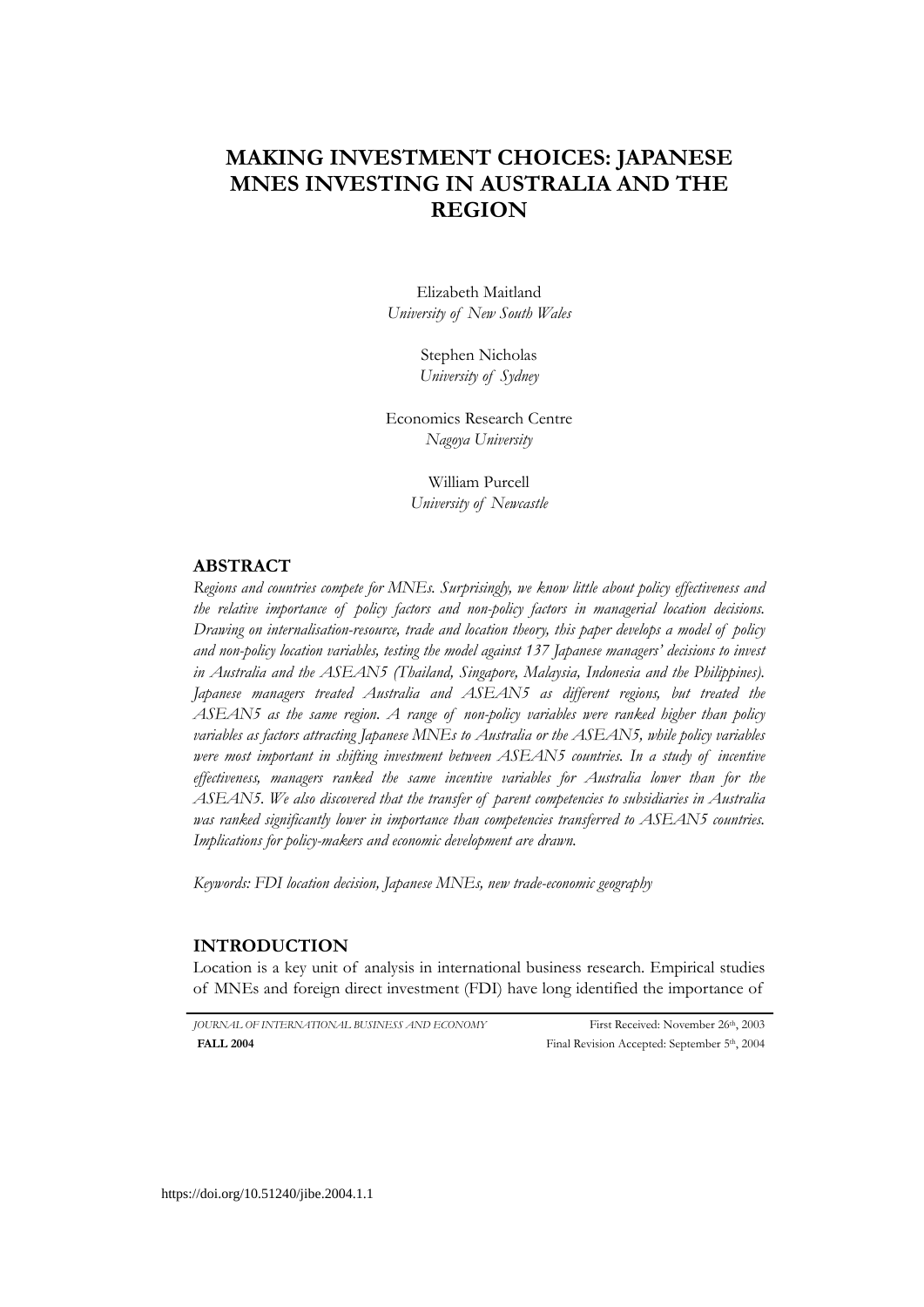the 'Triad' economies of the European Union, the United States and Japan as home and host locations for the world's leading MNEs and the dominant regions for interregional direct investment flows (Rugman and Verbeke 2004, van den Berghe and van Tulder 2002, UNCTAD 1991, Ohmae 1985). Recently, Rugman and Verbeke (2004) have argued that empirical evidence on MNE sales and investment supports a broader conceptualisation of the triad, encompassing North America, an expanded European Community, and Asia. Yet, Asia, as a region, is ill-defined, whether in terms of geography, clearly delineated patterns of trade and investment flows, or the regional investment strategies of the world's leading MNEs. In particular, the recent surge of FDI into China, which became the world's largest recipient of FDI in 2003, has significantly altered the patterns of investment in the Asia-Pacific (UNCTAD 2004). The investment location decisions by Japanese MNEs epitomize these changes, with the last decade recording a significant shift in Japanese FDI away from Australia and the member countries of ASEAN and to the emerging economic power of China (UNCTAD 2004). These intra-regional shifts and their driving forces are of keen interest to policy-makers, particularly in those economies experiencing declining shares of inward FDI.

Understanding regional investment patterns is both a theoretical and empirical challenge. The theoretical specification of the spatial distribution of FDI and of MNEs' location-specific decision-making strategies remains weak links in international business research (Buckley and Ghauri 2004, Dunning 1998). While the investment activities of firms create macro-patterns in the geographic distribution of FDI, location decisions are fundamentally microeconomic and firm-specific. Managers decide to use the multinational enterprise (MNE) as the form of overseas investment and select a particular country within a region. Understanding the phenomena of multinational enterprises (MNEs) requires theoretical models that address not only 'why firms' as the form of cross-border transacting, but also address the second comparative question of 'why there?'.

This paper considers regional investment location decisions for Japanese MNEs investing in the Asia-Pacific, especially the largest ASEAN economies of Singapore, Malaysia, Indonesia, the Philippines and Thailand (the ASEAN5) and Australia. We specify a location choice model that integrates standard theories of MNE with new trade, or new economic geography, theory. The integration of new trade-location theory into models of the MNE allows for a richer assessment of the complexity of location in shaping MNE growth strategies. Based on this integrated theoretical model, the paper derives hypotheses, undertakes empirical tests, and presents new evidence on location decisions by Japanese MNEs investing in different countries in the Asia-Pacific 'region'. Critically, the model facilitates identification of those location-specific variables that governments can adjust in the relatively short-run to enhance the host economy's attractiveness to FDI and those aspects that are the outcome of gradual,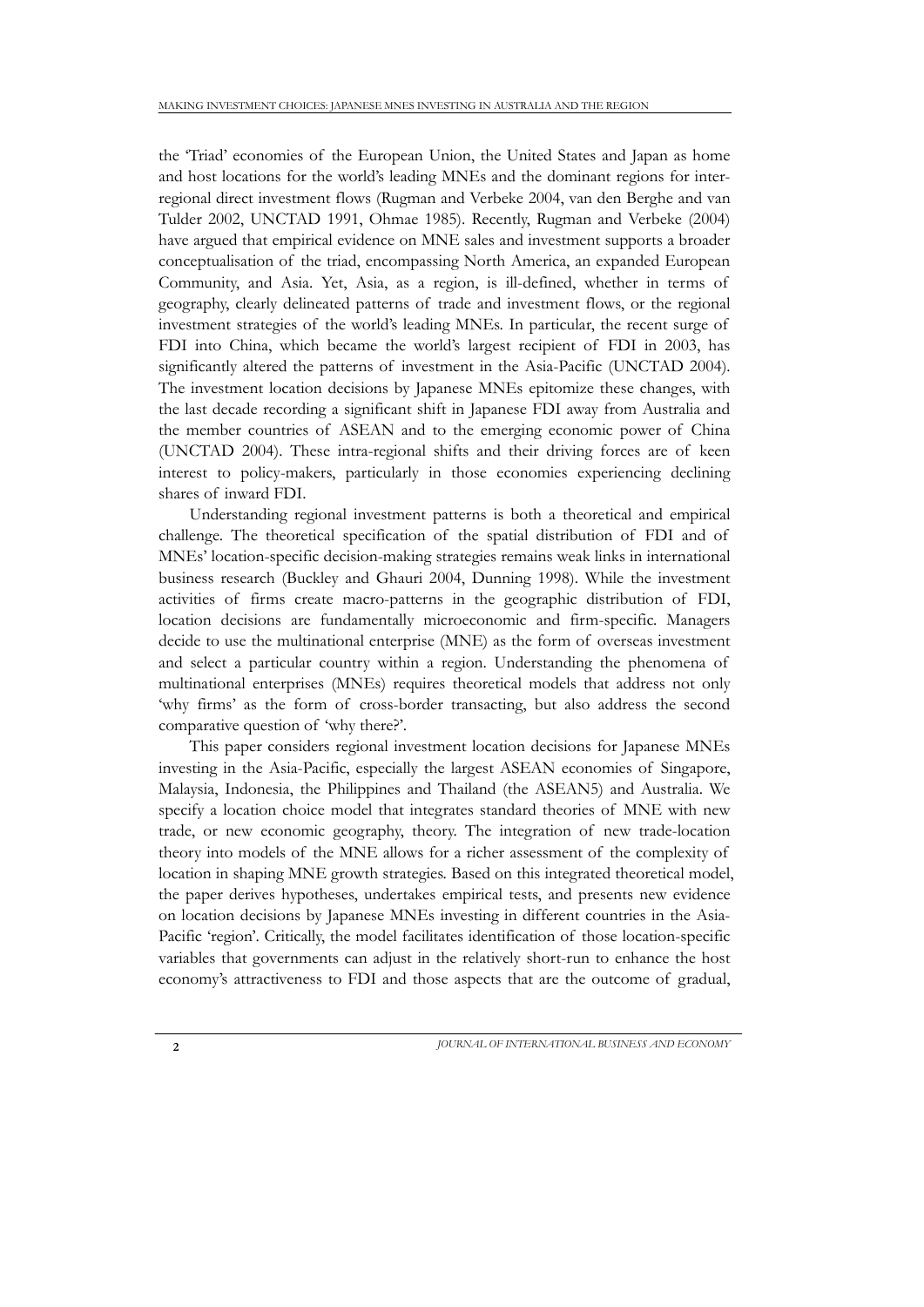less-deliberative processes of economic evolution. The study then analyses the impact of locations on the importance of different types of firm-specific competencies transferred by Japanese MNEs to their subsidiaries. We also test for differences across industry sectors. The paper concludes with policy recommendations on the efficacy of incentives as a device for attracting Japanese and other MNEs to Australia and the ASEAN5.

# **MODELLING THE MNE, LOCATION DECISIONS AND INCENTIVES**

Much of the empirical and theoretical work on FDI has focused on the corporate enterprise making the foreign investment, rather than the choice of location. The FDI decision comprises two simultaneous and interdependent decisions: the selection of the location for an overseas investment and the choice of the multinational form. Internalisation-resource theory explains why MNEs are selected as the cross-border form of transacting in know-how, goods and services, rather than markets or intermediate arrangements, such as licenses, franchises and non-equity strategic alliances (McManus 1972, Buckley and Casson 1976, Hymer 1976, Hennart 1982). In the internalisation-resource view, international competition between MNEs arises from the heterogeneity in firm-specific competencies, comprising resources, such as brandnames and product technologies, and capabilities, such as supplier management expertise, that enable MNEs to uniquely create value and attract market share (Penrose 1959, Williamson 1985, Teece 1985, Hamel and Prahalad 1990, Wernerfelt 1984, Teece, Pisano and Shuen 1997). Heterogeneity in firm-specific competencies is sustained by barriers to imitation and mobility, such as legal devices of protection (patents and trademarks) and scale economies. Protected, at least in the medium run, by the nonimability and nonmobilility of their firm-specific competencies, firms either vertically integrate or diversify their product and geographic market scope to earn rents on their existing resources. Hence, the internalisation-resource model explains why domestic firms select the MNE as the form of internationalising their production.

While internationalisation-resource theories of the firm address the question of firm boundaries and sources of competitive advantage, a complete model of the MNE must not only answer why competencies are transferred within the firm across national borders, but also why one location is selected over another. Dunning (1998) has dubbed location the neglected factor, lacking a well-articulated theory. The location decision has been treated as a secondary factor, with a range of location factors, such as market characteristics (size and growth), socio-political factors (stability and risk), cultural distance, tariffs and trade barriers, and government incentive policies, entering the FDI decision *ad hoc*. As a result, location factors have been divorced from microeconomic perspectives of the theory of the MNE. Insights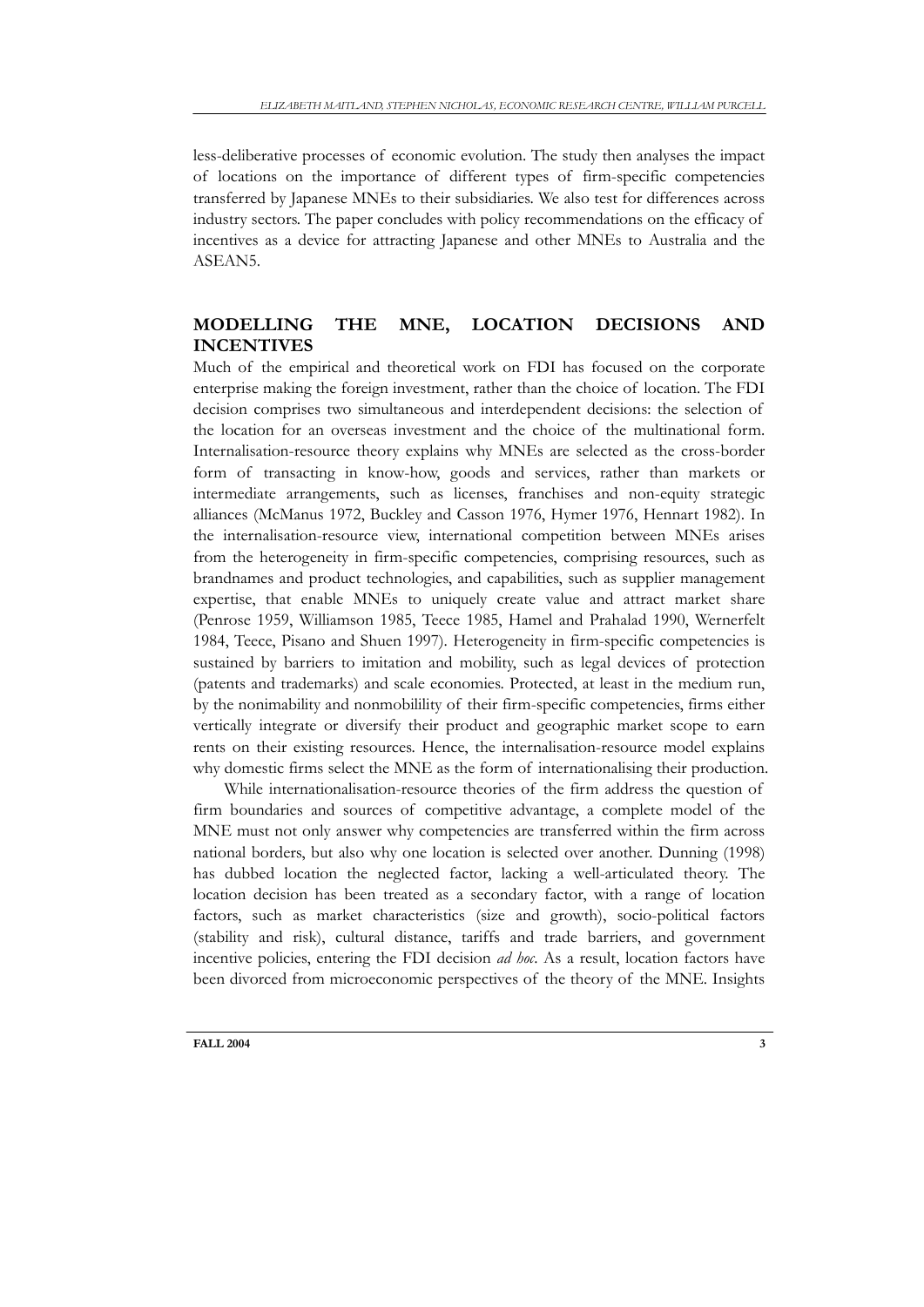into why MNEs combine their resources with factors in one location, rather than another, remain sadly lacking. The new trade-location theory or the new economic geography provides a framework for combining both the decision to form a MNE and decision to locate the MNE in a particular geographic region (Buckley and Ghauri 2004. See also Shaver and Flyer 2000, for a single host country application of the framework). The paper outlines how the new trade-location theory and the theory of the MNE might be integrated; specifies testable hypotheses; and tests these hypotheses using data on Japanese MNEs' location decisions.

With its focus on fixed resource endowments and trade policy regimes, traditional comparative advantage trade theory is concerned with inter-country trade (factor and good) flows. In traditional trade theory, there is no place for MNEs. In contrast, the new trade-location theory allows MNEs to arise endogenously by exploiting imperfectly competitive markets, increasing returns and trade policy regimes, independent of a country's sources of comparative advantage (Markusen 1995, Horstmann and Markusen 1996, Krugman 1993). Due, in part, to their reliance on mathematical models, the new trade-location models have received relatively little attention from international business researchers. However, these abstract tradelocation models sit comfortably with the more descriptive internalisation-resource models of the MNE. In the new trade-location models, nonimitable and nonmobile firm-specific resources, especially knowledge assets, give rise to increasing returns and scope economies in multiplant production, whereby know-how in domestic plants is replicated in overseas plants at marginal cost. What is being 'traded' are the firmspecific resources, transferred internally within the MNE, but across national borders (Markusen, 1995). Sharing the same theoretical underpinnings as the internalisationresource models, the new trade-location theory explains the choice of MNE form for transferring firm-specific resources across national borders.

In contrast to the internalisation-resource approach, the new trade-location theory combines explanations for the form of the MNE and the location decision in one model. The theory explains when location factors, such as natural resource endowments, transport costs and trade policy regimes, allow firm-specific resources to be used more productively in two locations, say Japan and Australia, than other locations (say Japan and Thailand or Japan and Singapore). Although location decisions in trade-location models are abstract, the models cut through the complexities of the real world by focusing on a limited set of location factors, delivering outcomes that correspond well with the empirical evidence that MNEs are present when tariffs and transport costs are high (Caves 1996); governments implement policies encouraging foreign investment; and countries have natural resource endowments, including highly skilled labour (Krugman 1998, Markusen 1995).

Finally, the new trade-location models also differentiate between policy and non-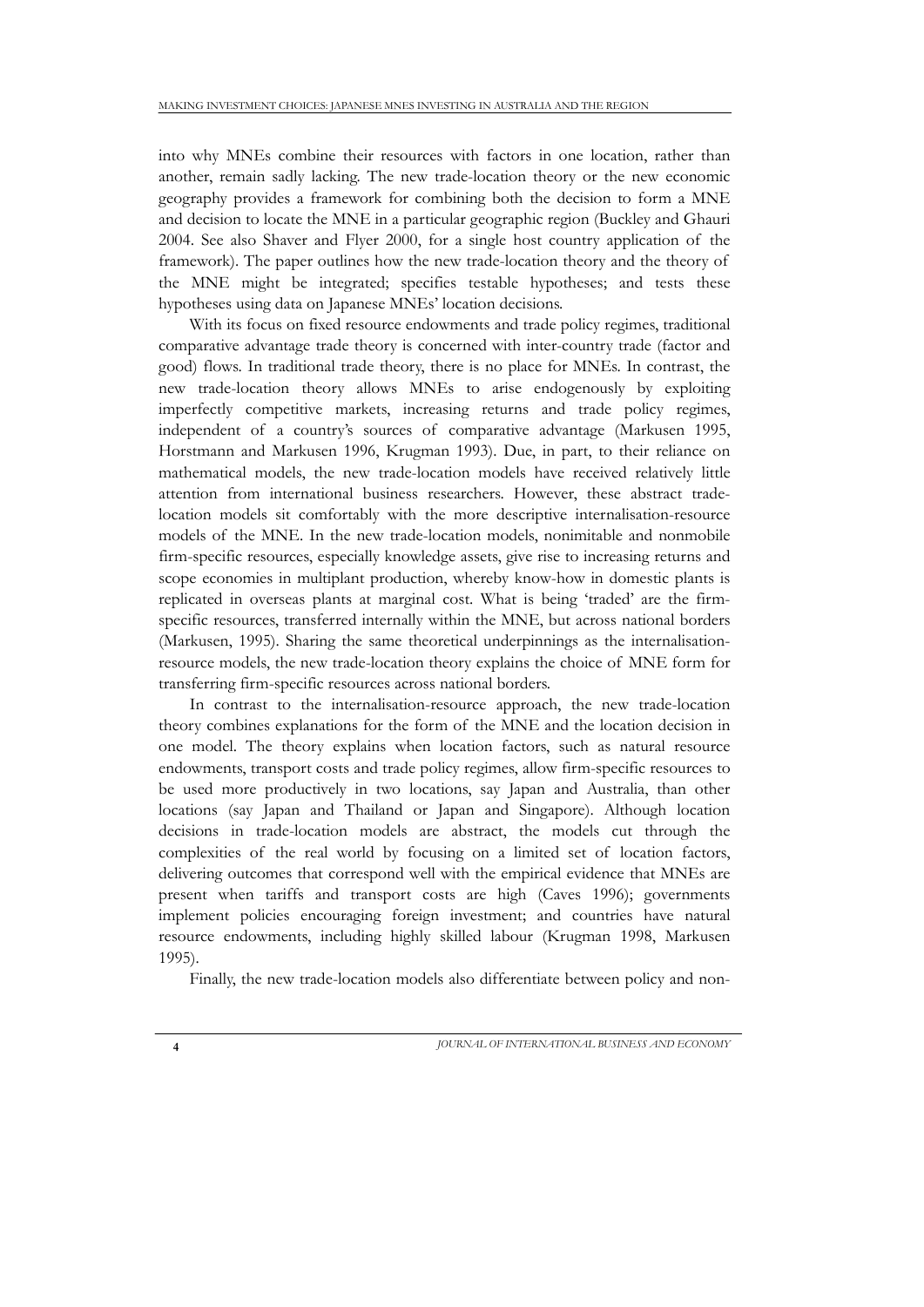policy factors in the location decision. Trade-location theory models MNEs as organisations scanning geographic space for an optimum location to combine their firm-specific resources with host country and regional location factors. Not all locations compete equally, since non-policy and policy factors will make some regions more attractive than others. The new trade-location theory emphasises a circular process (Krugman 1998): country location advantages attract MNEs and the more MNEs that locate in a country the more attractive the country for other MNEs. Considering policy factors first, states compete for MNE through 'location tournaments', or the policy adjustments, promotional programmes and incentive regimes that attract and retain MNEs (David 1984). State policy creates a pathdependent location process, using incentives to lay down layer after layer of new firms upon inherited location formations (Arthur 1994). The result is 'sticky places in slippery spaces' (Markusen 1994), such as Silicon Valley, the M4 corridor in south-west England, and the U.S. Northeast 'rust belt' (Wheeler and Mody 1992, Krugman 1991, David 1984, Scott 1996, Arthur 1994).

Second, non-policy factors also make regions and countries attractive to investors. For example, the Southeast Asian economies' growth miracle before 1997 and China's economic prowess drew investors to both regions (Wade 1990, World Bank 1993, UNCTAD 2001). According to the new trade-location theory, investment is attracted to those clusters within regions and countries where firms can share information, infrastructure, supply networks, labour markets and ancillary services (legal and financial). These factors give rise to increasing returns or external economies, making it more profitable to use the MNE's competencies to combine resources through international production in one location, rather than another. These agglomeration economies attract new investment, laying down new layers of firms on existing agglomerations.

We hypothesise that managers will narrow their location decision from large multi-country geographical spaces to smaller areas, before a specific country is selected. Non-policy factors, including natural resource endowments, the rate of economic growth, and economic and political stability of the multi-country region are likely to dominate the factors making it cheaper to organise resources (production) in one multi-country region over another. Once the region is selected, country-specific non-policy and policy factors determine in which country within the region the MNE will locate its investment. Policy variables are likely to have a greater impact on shifting investment between countries within a multi-country region, than across different multi-country regions.

These predictions from the new trade-location models are broadly consistent with the empirical data on MNE investment. Surveys of investment intentions reveal that investment incentives are ranked below non-policy factors in the choice of location. Aharoni's (1966) interviews with executives showed that incentives did not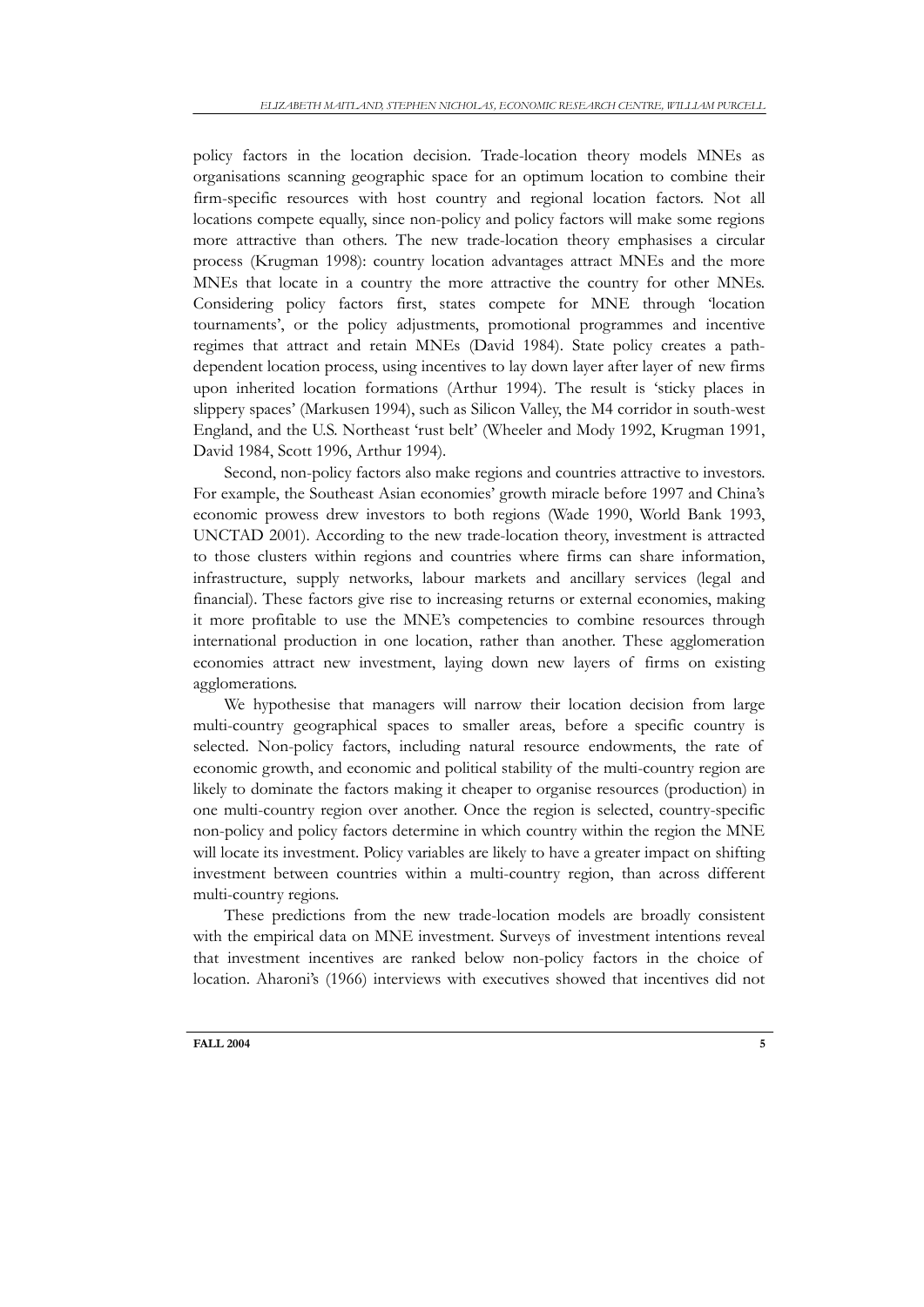bring about the decision to locate overseas, a result confirmed by subsequent studies (Lim 1983, Mody and Srinivasan 1998, Wheeler and Mody 1992, Chen 1998). According to Markusen (1995), most firms choose the foreign production location and then instruct their tax departments to minimise taxes. While not provoking the overseas investment decision, incentives have been assigned a contributory role of influencing the precise location of investment (Taylor 1993, Rolfe, Ricks, Pointer and McCarthy 1993, Cable and Persaud 1987, Woodward and Rolfe 1993). For example, Mody and Srinivasan (1998) reported that Japanese MNEs placed no importance on market size and corporate tax rates, but attached great value to labour quality and low wage inflation compared to US investors (see also Henisz and Delios 2001). In a study covering 59 Japanese MNEs in the US, Nakabaysahi (quoted in Donahue 1997, 173) found that incentives were of minor importance in the location decision, although incentives provided a sign of 'goodwill'. For Japanese MNEs in the UK between 1984 and 1991, production costs, reliable labour and good labour relations dominated the location decision, but 76 percent of Japanese firms located in assisted areas (Taylor 1993). Of course, we are not stating that incentives were not effective in the location decision. In a survey of World Bank projects, Guisinger (1985) found that two out of three investments went ahead only because of investment incentives. While the empirical data suggest that non-policy factors dominate the location decision, we follow Guisinger (1992) call for a country's incentives to be measured against other countries' incentive policies to assess incentive effectiveness.

The new trade-location theory and empirical data on MNE location decisionmaking, allow a number of hypotheses to be specified. The following hypotheses are tested using data on the FDI decision by managers in Japanese MNEs investing in Australia and the ASEAN5:

H1: Japanese MNEs differentiate regions based on the attractiveness of countries as investment locations.

H2: There are significant differences in Japanese MNEs assessment of policy (including incentive policy) and non-policy factors, and between policy variables, in their location decisions.

H3: Japanese MNEs rank the same policy and non-policy variables differently between regions.

H4: Japanese MNEs ranked the importance of firm-specific competencies as sources of subsidiaries' competitive advantage differently between regions.

## **THE SAMPLE AND DATA**

To test the above hypotheses, a list of Japanese MNEs that invested in the Asia-Pacific region (Australia, Singapore, Indonesia, Malaysia, Thailand, and the Philippines) was collected from *Who Owns Whom* (1997). A questionnaire survey in Japanese was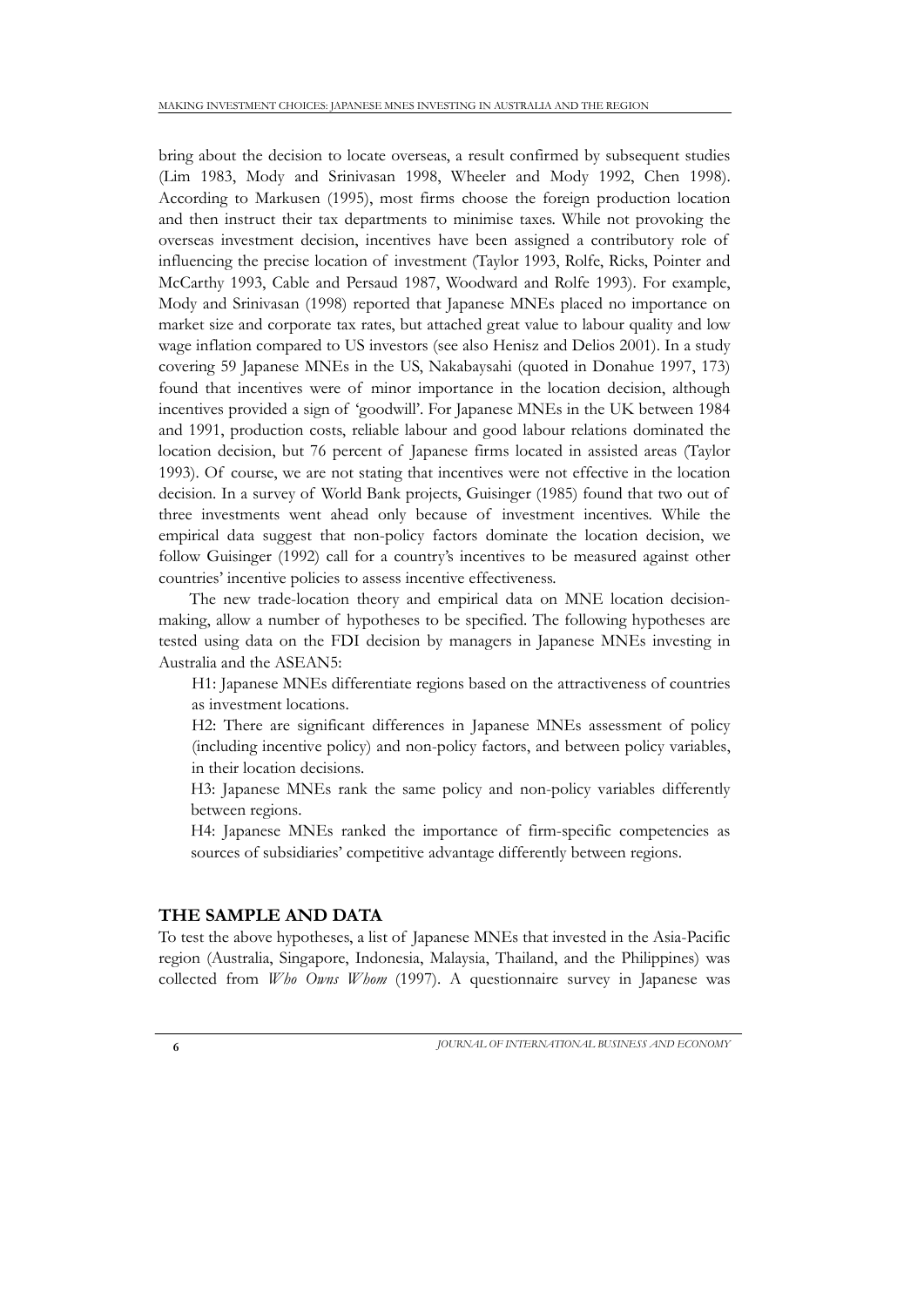designed to reveal the incentive policies, non-incentive policies and non-policy factors in the investment decision by Japanese MNEs in Singapore, Australia, Thailand, Malaysia, Indonesia and the Philippines. The survey questions were 'pre-tested' with Australian business people, Australian government investment policy regulators, and Australian and Japanese academic colleagues. The survey was then translated from English into Japanese, back translated, then independently reviewed and revised.

The survey was sent to headquarter executives: either the President or, when a name was not available, to the Director of International Operations. The 'brand name' and endorsement of the Centre for Economic Research at Nagoya University promoted the survey to Japanese executives. Following Dillman (1978) a reminder letter was sent to all non-responding firms within 4 weeks of the first mail-out (Claycomb, Porter and Martin 2000). The initial and follow-up mailing yielded responses from 134 firms from the total sample of 390 firms, or a return rate of 34 percent, with a balance between manufacturing (63 percent) and non-manufacturing (31 percent) MNEs. Japanese MNEs were further stratified into those with investments in Australia (61 percent) and those without (39 percent). A number of parametric (*t* tests) and non-parametric tests, such as Mann-Whitney and Kruskal-Wallis tests, were employed to analyse the data.

## **EMPIRICAL RESULTS**

#### **Choice of Country**

The means in column two of Table 1 present the rank order of importance Japanese managers placed on nine countries or regions (ASEAN5, China, Australia, North America and Europe) as investment locations, with China (4.0) ranked as the most important location and Australia (2.2) as the least important. Reading Table 1 as a matrix, when means are displayed in the pair-wise rankings between, for example, Australia and China, managers ranked each country significantly differently. When the pair-wise rankings are blank, there was no significant difference between countries, such as Thailand and Indonesia. It is clear from Table 1 that Japanese MNEs rated Australia (2.2), ASEAN5 (2.8-3.3), Europe (3.3), North America (3.6) and China (4.0) as regions, with China and North America, for example, ranked as equally important regions. In terms of competing for Japanese MNEs investing in the Asia-Pacific, Australia was viewed as a separate region, ranking significantly below the ASEAN5 and China in importance for Japanese investors.

Equally important, the blank cells in Table 1 show that Japanese MNEs saw the ASEAN5 as a region, ranking the importance of each ASEAN5 country as an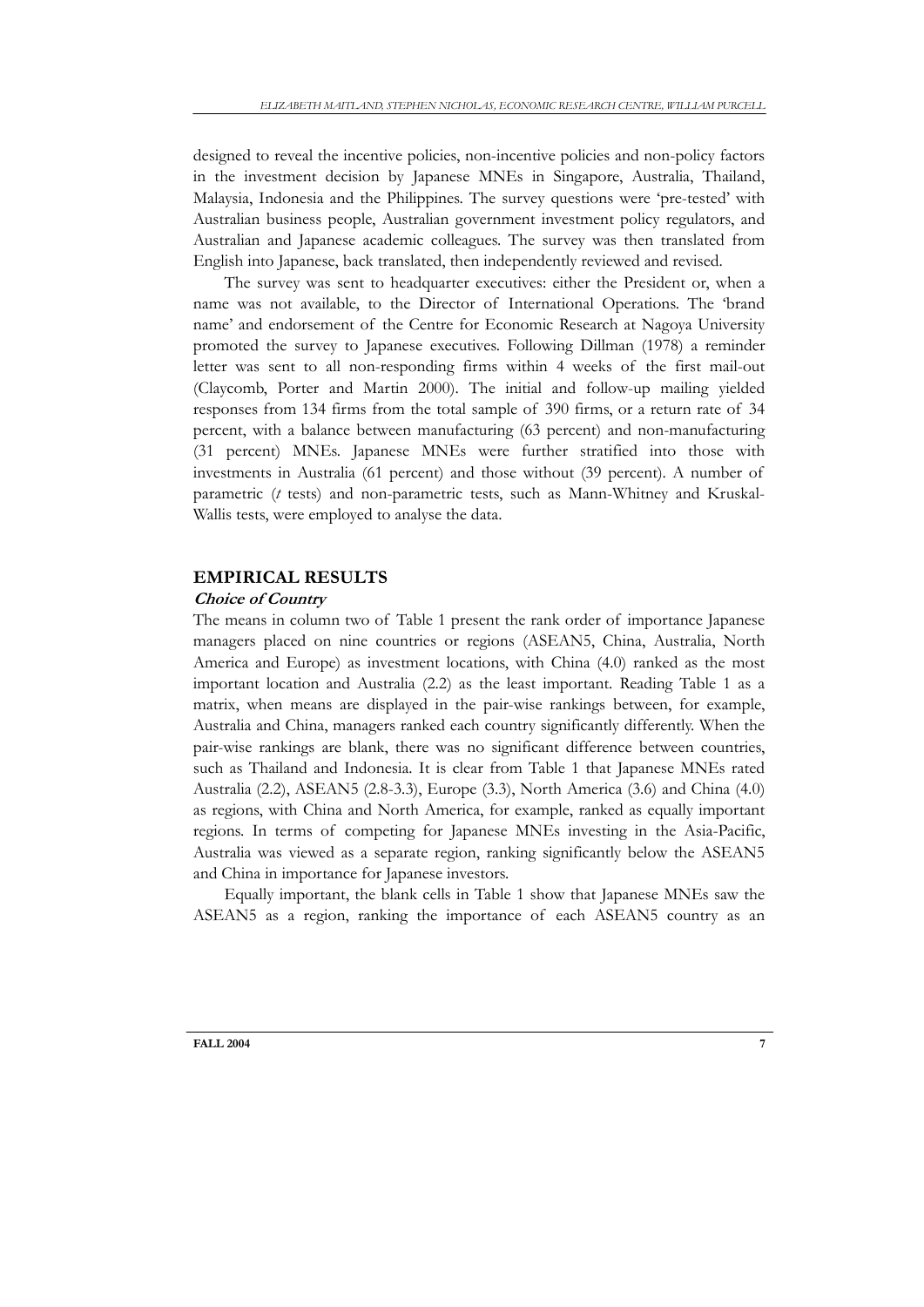investment location the same.[1](#page-7-0) Industry classification was not a significant factor, with manufacturing and non-manufacturing MNEs ranking the countries and regions roughly equivalently. The only differences in the assessment of countries as investment locations by manufacturing versus non-manufacturing MNEs was the preference for China by manufacturing MNEs and the preference for Singapore for non-manufacturing MNEs, reflecting its status as a regional financial and trade services hub.

These tests support Hypothesis 1 that Japanese MNEs identified different investment regions based on their attractiveness as investment locations.

| Invesument Locations |                   |     |     |     |                |     |     |     |     |         |  |  |  |
|----------------------|-------------------|-----|-----|-----|----------------|-----|-----|-----|-----|---------|--|--|--|
| Country              | Mean <sup>2</sup> |     | 2   | 3   | $\overline{4}$ | 5   | 6   |     | 8   | 9       |  |  |  |
| 1 China              | 4.0               |     |     | 3.3 | 3.3            | 3.1 | 3.0 | 2.8 | 2.8 | $2.2\,$ |  |  |  |
| 2 North America      | 3.6               |     |     |     |                |     | 3.0 | 2.8 | 2.8 | 2.2     |  |  |  |
| 3 Europe             | 3.3               | 4.0 |     |     |                |     |     |     | 2.8 | 2.2     |  |  |  |
| 4 Thailand           | 3.3               | 4.0 |     |     |                |     |     |     |     | 2.2     |  |  |  |
| 5 Indonesia          | 3.1               | 4.0 |     |     |                |     |     |     |     | 2.2     |  |  |  |
| 6 Singapore          | 3.0               | 4.0 | 3.6 |     |                |     |     |     |     | 2.2     |  |  |  |
| 7 Malaysia           | 2.8               | 4.0 | 3.6 |     |                |     |     |     |     | 2.2     |  |  |  |
| 8 Philippines        | 2.8               | 4.0 | 3.6 | 3.3 |                |     |     |     |     |         |  |  |  |
| Australia<br>9.      | 2.2               | 4.0 | 3.6 | 3.3 | 3.3            | 3.1 | 3.0 | 2.8 |     |         |  |  |  |

**Table 1. Rank Importance of Countries as Japanese MNEs' Investment Locations1**

Notes: 1. Blank cells indicate no significant differences between countries using Kruskal Wallis at 0.05. Cells with means indicate significant differences between countries using Kruskal Wallis at 0.05.<sup>2</sup> Means on scale 1 (no importance) to 5 (high importance).

### **Policy and Non-Policy Variables**

Both non-policy and policy variables moulded the location decision by Japanese MNEs. We hypothesised that Japanese MNEs ranked non-policy and policy factors differently in their investment decision. We further hypothesised that Japanese managers ranked policy and non-policy factors differently between regions, but ranked the policy and non-policy factors the same for countries within a region.

Column 1 in Table 2 shows that the scores of the non-policy variables dominated the ranking of motivations for Japanese MNEs' overseas investments, with incentives ranked number eight and 16 (policy variables are in italics in Table 2). Using Mann-Whitney tests for differences in ranks, six tiers of location factors were identified. Blank cells indicate no statistical difference between factors, while cells showing

*JOURNAL OF INTERNATIONAL BUSINESS AND ECONOMY* **8**

<span id="page-7-0"></span> $<sup>1</sup>$  Test available from the authors.</sup>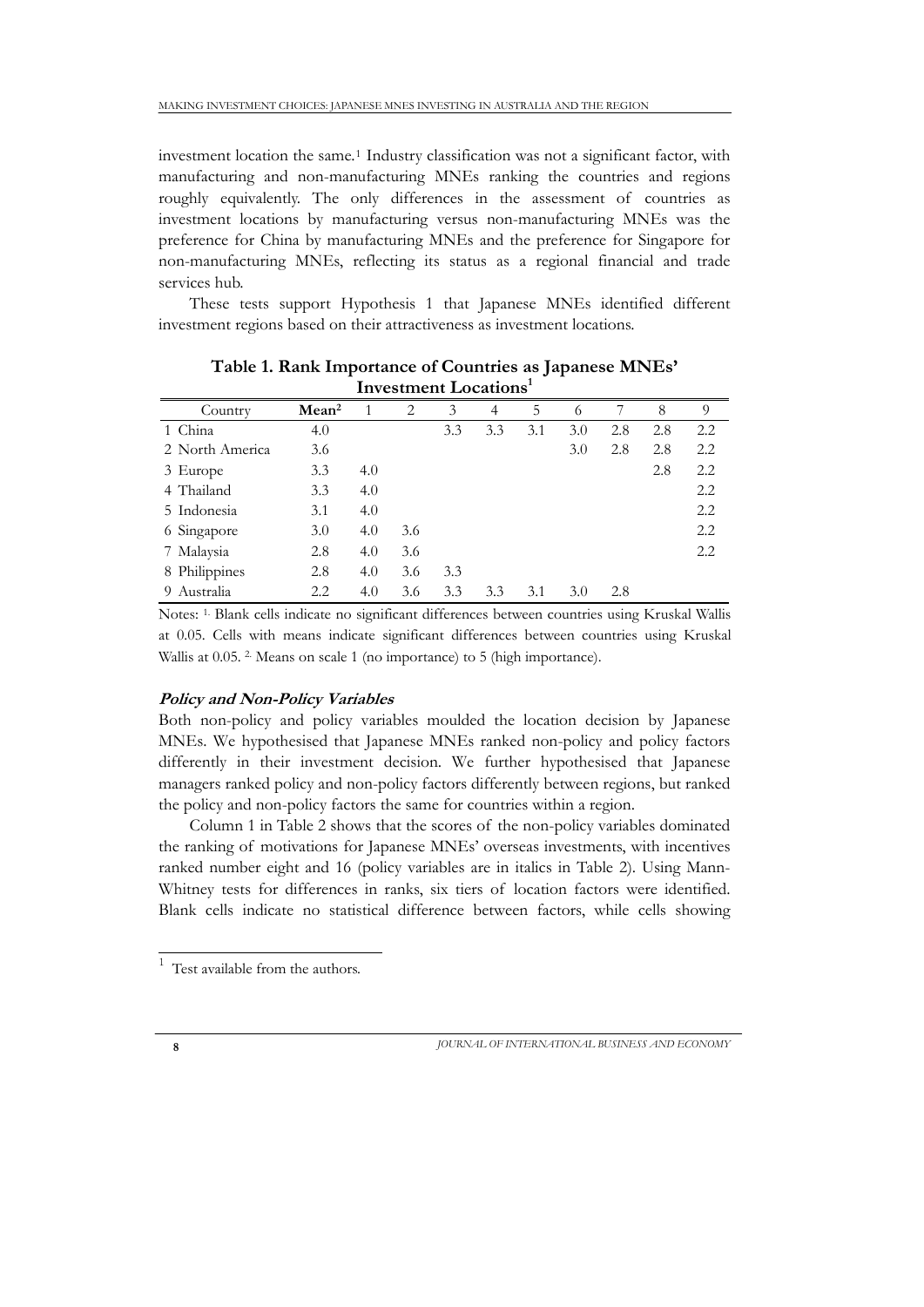means indicate a statistical difference. Tier 1 is defined by size of the local market, where 4.3 is statistically different from all the other means for the variables 2-19; political stability and economic stability form tier 2, since the mean 4.1 is statistically significantly different from size of the local market and from all other factors 4-19. Tier three comprises factors four to eight, including incentives; tier four comprises factors 9-12; tier five comprises factors 14-18; and tier six is competitive rivalry. The first part of Hypothesis 2 is confirmed, with Japanese MNEs assessing non-policy and policy factors significantly differently and with incentive policy ranked in tier three behind non-policy variables in tiers one and two. The ranking of policy variables should not be interpreted to mean that incentives and tariffs/quotas on imports were not effective in influencing Japanese MNEs' location decisions. Incentive effectiveness is addressed below.

Hypothesis 2 also suggested that Japanese MNEs ranked policy variables significantly differently. Mann-Whitney tests were conducted for a range of policy variables in Table 3. The blank areas in Table 3 delineate six tiers of policy variables, defined by the same method employed in Table 2, with the tiers again shaded for convenience. Tier one comprises corporate tax concessions and import duties exemptions, and tier two tax holidays, unrestricted repatriation of profits and sales tax exemptions. Items six to nine were grouped into a default tier. This was a poorly behaved grouping, with differences between these factors. Tier four comprised variables 10-12; tier five included items 13-15; land donations formed a final category. Hence, the results provide support for the last part of Hypothesis 2, that Japanese MNEs differentiated between policy factors in their location decisions.

Using an expanded set of location factors, Table 4 allowed us to explore Hypothesis 3 that *Japanese MNEs rank the same policy and non-policy variables differently between regions. We examined Hypothesis 3 using data on the Japanese MNEs' ranking of location variables for Australia and the ASEAN5 countries. Reading down the 'Australia' column in Table 4, tier 1 variables comprising local market size (4.1) and political and economic stability (4.0), were ranked significantly higher than tier two, country knowledge (3.3), which was ranked higher than tier 3 variables, comprising raw material availability (2.7) and import tariffs and barriers (2.6). Tier four variables comprise export base (2.4), labour costs (2.4), state and local government incentives (2.3) and import tax exemptions (2.3), followed by tier 5, comprising tax reductions (2.1), following competitors (2.1), and government subsidies (2.1), and tier 6 with local content exemption (1.9) and free trade zones (1.9). There were no significant differences in how Japanese non-manufacturing and manufacturing MNEs ranked Australian policy and non-policy variables. The hierarchy of policy and non-policy variables for Australia in Table 4 is consistent with the ranking of policy and nonpolicy variables in Table 2.*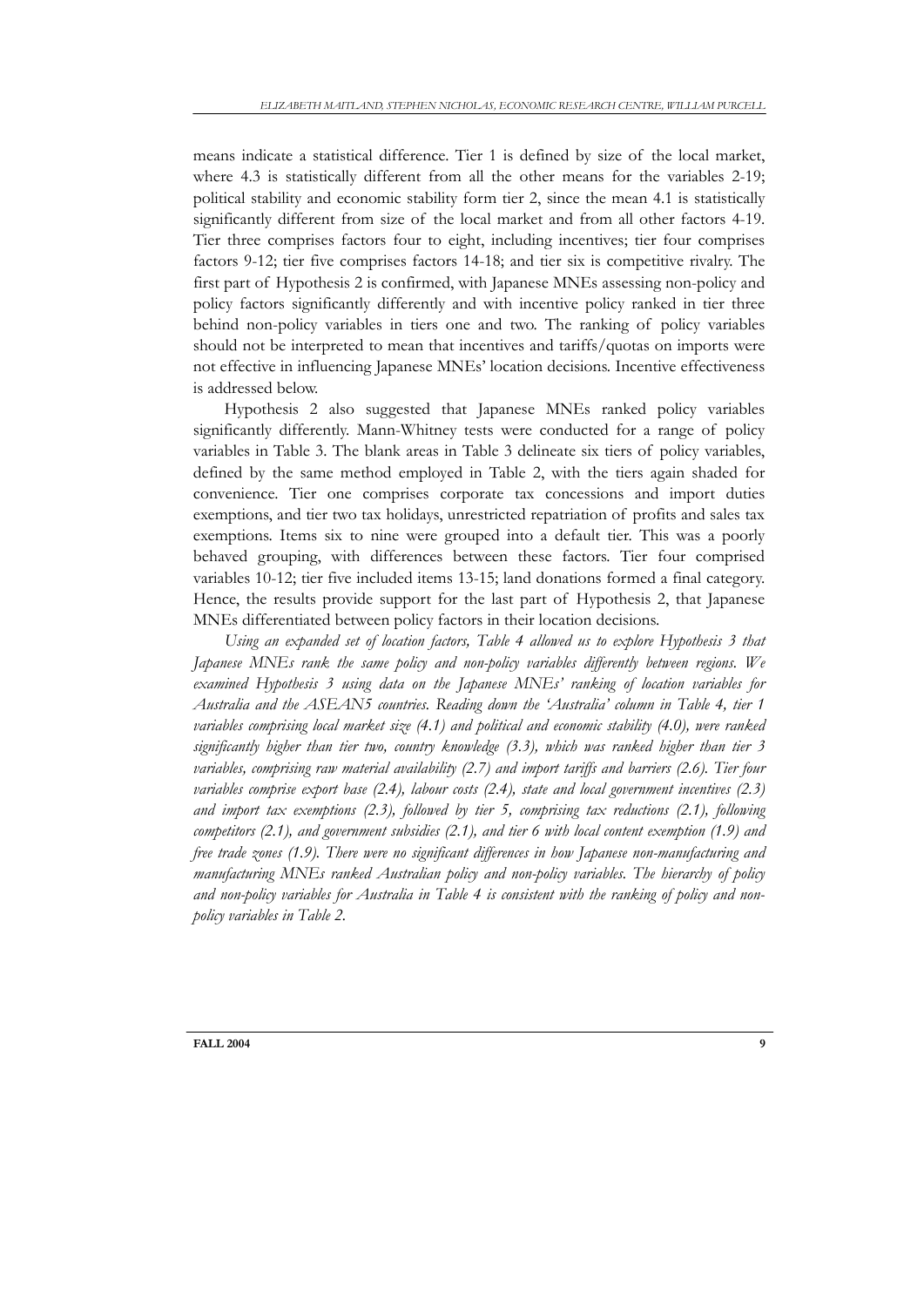| $\overline{1}$  | 2.4               | 2.4                       | 2.4                   | 2.4                  | 2.4                       | 2.4                | 2.4                         | 2.4                            | 2.4                              | 2.4                        | 2.4                       | 2.4              | 2.4                | 2.4                             | 2.4                | 2.4                            | 2.4                             | 2.4                      | 2.4                   |                           |                                                                                                                                                                                                                                                         |
|-----------------|-------------------|---------------------------|-----------------------|----------------------|---------------------------|--------------------|-----------------------------|--------------------------------|----------------------------------|----------------------------|---------------------------|------------------|--------------------|---------------------------------|--------------------|--------------------------------|---------------------------------|--------------------------|-----------------------|---------------------------|---------------------------------------------------------------------------------------------------------------------------------------------------------------------------------------------------------------------------------------------------------|
| $\frac{8}{2}$   | 2.7               | 2.7                       | 2.7                   | 2.7                  | 2.7                       | 2.7                | 2.7                         | 2.7                            | 2.7                              | 2.7                        | 2.7                       | 2.7              | 2.7                | 2.7                             |                    |                                |                                 |                          |                       | 2.7                       |                                                                                                                                                                                                                                                         |
| $\Box$          | 2.8               | 2.8                       | 2.8                   | 2.8                  | 2.8                       | 2.8                | 2.8                         | 2.8                            | 2.8                              | 2.8                        | 2.8                       | 2.8              | 2.8                | 2.8                             |                    |                                |                                 |                          |                       | 2.8                       |                                                                                                                                                                                                                                                         |
| $\geq$          | 2.8               | 2.8                       | 2.8                   | 2.8                  | 2.8                       | 2.8                | 2.8                         | 2.8                            | 2.8                              | 2.8                        | 2.8                       |                  | 2.8                | 2.8                             | 2.8                |                                |                                 |                          |                       | 2.8                       |                                                                                                                                                                                                                                                         |
| 15              | 2.8               | 2.8                       | 2.8                   | 2.8                  | 2.8                       | 2.8                | 2.8                         | 2.8                            | 2.8                              | 2.8                        | 2.8                       | 2.8              | 2.8                |                                 |                    |                                |                                 |                          |                       | 2.8                       |                                                                                                                                                                                                                                                         |
| $\overline{1}$  | 2.8               | 2.8                       | 2.8                   | 2.8                  | 2.8                       | 2.8                | 2.8                         | 2.8                            | 2.8                              | 2.8                        | 2.8                       | 2.8              | 2.8                |                                 |                    |                                | 2.8                             |                          |                       | 2.8                       |                                                                                                                                                                                                                                                         |
| 13              | 3.0               | 3.0                       | 3.0                   | 3.0                  | 3.0                       | 3.0                | 3.0                         | 3.0                            | 3.0                              | 3.0                        |                           |                  |                    |                                 |                    |                                | 3.0                             | 3.0                      | 3.0                   | 3.0                       |                                                                                                                                                                                                                                                         |
| $\overline{c}$  | 3.0               | 3.0                       | 3.0                   | 3.0                  | $3.0\,$                   | $3.0\,$            | 3.0                         | $3.0\,$                        | 3.0                              |                            |                           |                  |                    |                                 | 3.0                | 3.0                            | $3.0\,$                         | 3.0                      | $3.0\,$               | 3.0                       |                                                                                                                                                                                                                                                         |
| $\Xi$           | 3.1               | $\overline{3.1}$          | 3.1                   | 3.1                  | $\overline{3.1}$          | 3.1                | $\overline{51}$             | 3.1                            | 3.1                              |                            |                           |                  |                    |                                 | $\overline{31}$    | 3.1                            |                                 | 3.1                      | $\overline{31}$       | 3.1                       |                                                                                                                                                                                                                                                         |
| $\overline{10}$ | 3.1               | 3.1                       | 3.1                   | 3.1                  | 3.1                       | 3.1                | 31                          | 3.1                            | 3.1                              |                            |                           |                  |                    |                                 | $\overline{31}$    | 3.1                            | 3.1                             | 3.1                      | 3.1                   | 3.1                       |                                                                                                                                                                                                                                                         |
| $\sim$          | 3.1               | 3.1                       | 3.1                   | 3.1                  | 3.1                       | 3.1                | 3.1                         | 3.1                            | 3.1                              |                            |                           |                  |                    | 3.1                             | 3.1                | 3.1                            | 3.1                             | 3.1                      | 3.1                   | 3.1                       |                                                                                                                                                                                                                                                         |
| $\infty$        | 3.4               | 3.4                       | 3.4                   | 3.4                  | 3.4                       | 3.4                | 3.4                         |                                |                                  | 3.4                        | 3.4                       | 3.4              | 3.4                | 3.4                             | 3.4                | 3.4                            | 3.4                             | 3.4                      | 3.4                   | 3.4                       |                                                                                                                                                                                                                                                         |
| $\overline{ }$  | 3.5               | 3.5                       | 3.5                   | 3.5                  | 3.5                       | 3.5                |                             |                                |                                  | 3.5                        | 3.5                       | 3.5              | 3.5                | 3.5                             | 3.5                | 3.5                            | 3.5                             | 3.5                      | 3.5                   | 3.5                       |                                                                                                                                                                                                                                                         |
| $\circ$         | 3.7               | 3.7                       | 3.7                   | 3.7                  |                           |                    |                             |                                | 3.7                              | 3.7                        | 3.7                       | 3.7              | 3.7                | 3.7                             | 3.7                | 3.7                            | 3.7                             | 3.7                      | 5.7                   | 3.7                       |                                                                                                                                                                                                                                                         |
| 5               | 3.8               | 3.8                       | 3.8                   | 3.8                  |                           |                    |                             | 3.8                            | 3.8                              | 3.8                        | 3.8                       | 3.8              | 3.8                | 3.8                             | 3.8                | 3.8                            | 3.8                             | 3.8                      | 3.8                   | 3.8                       |                                                                                                                                                                                                                                                         |
| ↤               | 3.8               | 3.8                       | 3.8                   | 3.8                  |                           |                    |                             | 3.8                            | 3.8                              | 3.8                        | 3.8                       | 3.8              | 3.8                | 3.8                             | 3.8                | 3.8                            | 3.8                             | 3.8                      | 3.8                   | 3.8                       |                                                                                                                                                                                                                                                         |
| 3               | 4.1               | $\frac{1}{4}$             |                       |                      | 4.1                       | 4.1                | $\frac{1}{4}$               | $\frac{1}{4}$                  | $\frac{1}{4}$                    | 4.1                        | 4.1                       | 4.1              | 4.1                | 4.1                             | $\overline{41}$    | $\frac{1}{4}$                  | $\frac{1}{4}$                   | $\overline{41}$          | $\overline{41}$       | 4.1                       |                                                                                                                                                                                                                                                         |
| $\sim$          | 4.1               | 4.1                       |                       |                      | 4.1                       | $\frac{1}{4}$      | 4.1                         | 4.1                            | $\overline{4.1}$                 | 4.1                        | 4.1                       | 4.1              | 4.1                | 4.1                             | 4.1                | $\frac{1}{4}$                  | $\overline{4}$ .                | $\overline{4.1}$         | $\frac{1}{4}$         | 4.1                       |                                                                                                                                                                                                                                                         |
|                 | 4.3               |                           | 4.3                   | 4.3                  | 4.3                       | 4.3                | 4.3                         | 4.3                            | 4.3                              | 4.3                        | 4.3                       | 4.3              | 4.3                | 4.3                             | 4.3                | 4.3                            | 4.3                             | 4.3                      | 4.3                   | 4.3                       |                                                                                                                                                                                                                                                         |
|                 | Mean <sup>2</sup> | 4.3                       | 4.1                   | 4.1                  | 3.8                       | 3.8                | 3.7                         | 3.5                            | 3.4                              | 3.1                        | 3.1                       | 3.1              | 3.0                | 3.0                             | 2.8                | 2.8                            | 2.8                             | 2.8                      | 2.7                   | 2.4                       |                                                                                                                                                                                                                                                         |
|                 |                   | 1 Size of local<br>market | 2 Political stability | 3 Economic stability | 4 Low production<br>costs | 5 Low labour costs | 6 Infrastructure<br>quality | 7 Raw material<br>availability | 8 Incentives (tax<br>advantages) | 9 Size of export<br>market | 10 Establishment<br>costs | 11 Labour skills | 12 Business ethics | 13 Country/region<br>experience | 14 Local suppliers | 15 Tariffs/quota on<br>imports | 16 Favourable<br>exchange rates | 17 Sources of<br>finance | 18 Cultural proximity | 19 Competitive<br>rivalry | Notes: <sup>1.</sup> Poley factors in italics. <sup>2</sup> Blank cells indicate Mann-Whitney not significant at 0.05 and cells with means indicate Mann-Whitney significant at 0.05.<br>Means are on a scale 1 (no importance) to 5 (high importance). |

**Table 2. Policy and Non-Policy Factors in Japanese MNEs' Location Decision**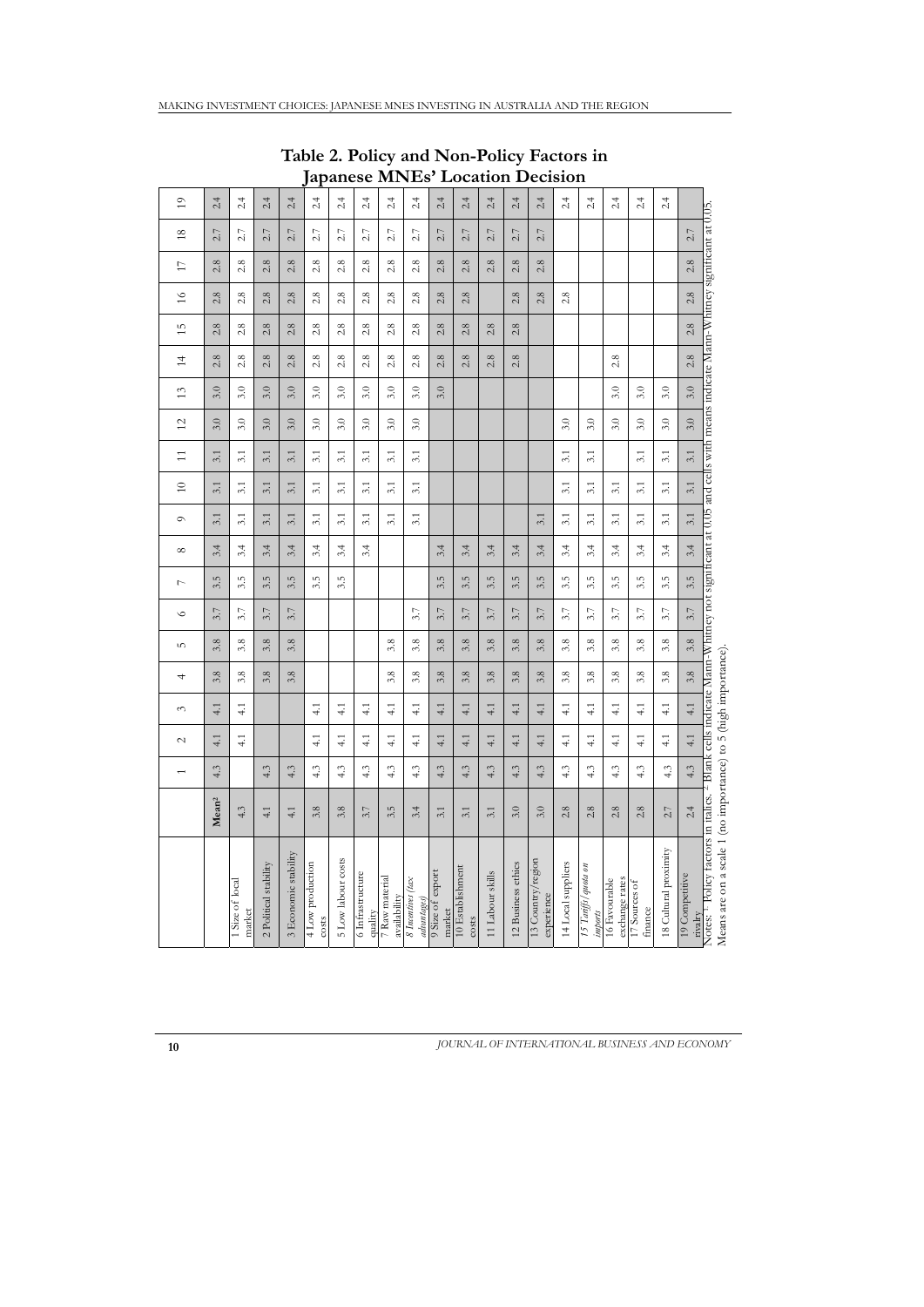**Table 3. Ranking of Policy Variables in Japanese MNEs' Location Decision1**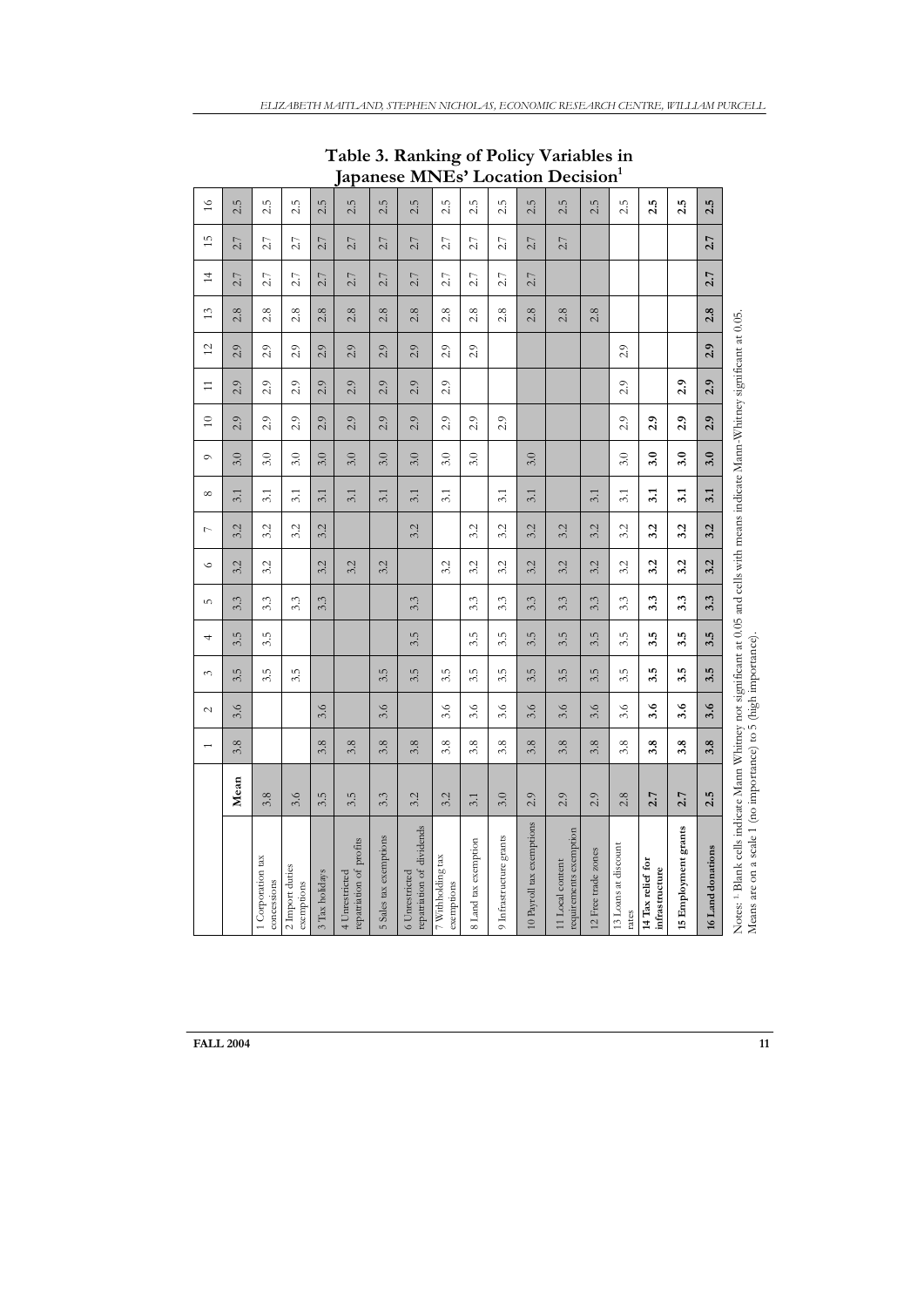|                                                   | Kruskal                     | Mean rating <sup>3</sup> |                               |                               |                               |                               |                               |  |  |  |  |
|---------------------------------------------------|-----------------------------|--------------------------|-------------------------------|-------------------------------|-------------------------------|-------------------------------|-------------------------------|--|--|--|--|
|                                                   | Wallis<br>test <sup>2</sup> | Australia                | Indonesia                     | Malaysia                      | Philippines                   | Singapore                     | Thailand                      |  |  |  |  |
| Size of<br>local<br>market                        | 13.790                      | 4.1<br>(0.18)            | 4.24<br>(0.14)                | 3.82<br>(.015)                | 4.02<br>(0.16)                | 3.59<br>(0.18)                | 4.18<br>(0.12)                |  |  |  |  |
| Political &<br>economic<br>stability              | 9.414                       | 4.0<br>(0.17)            | 3.74<br>$(0.10)$ <sup>a</sup> | 3.94<br>(0.10)                | 3.72<br>$(0.11)$ <sup>a</sup> | 3.99<br>(0.12)                | 3.98<br>(0.10)                |  |  |  |  |
| Country<br>knowledge                              | 4.606                       | 3.3<br>(0.18)            | 3.42<br>(0.12)                | 3.53<br>(0.13)                | 3.24<br>(0.14)                | 3.57<br>(0.13)                | 3.50<br>(0.11)                |  |  |  |  |
| Raw<br>materials/<br>input<br>availability        | 15.239                      | 2.7<br>(0.22)            | 3.34<br>$(0.13)$ <sup>c</sup> | 3.41<br>$(0.12)^c$            | 3.00<br>(0.17)                | 3.15<br>$(0.15)$ <sup>a</sup> | 3.46<br>$(0.11)^c$            |  |  |  |  |
| Import<br>tariffs &<br>barriers                   | 6.207                       | 2.6<br>(0.20)            | 2.89<br>(0.13)                | 2.83<br>(0.14)                | 2.70<br>(0.16)                | 3.13<br>$(0.16)^{b}$          | 2.80<br>(0.13)                |  |  |  |  |
| Export<br>base                                    | 18.116                      | 2.4<br>(0.24)            | 3.07<br>$(0.15)^{b}$          | 2.85<br>(0.19)                | 3.02<br>$(0.24)$ <sup>a</sup> | 3.60<br>$(0.19)^c$            | 3.07<br>$(0.16)^{b}$          |  |  |  |  |
| Labour<br>costs                                   | 86.027                      | 2.4<br>(0.14)            | 3.93<br>$(0.12)$ <sup>c</sup> | 3.62<br>$(0.13)$ <sup>c</sup> | 3.63<br>$(0.17)$ <sup>c</sup> | 2.67<br>(0.12) <sup>a</sup>   | 3.66<br>$(0.12)$ <sup>c</sup> |  |  |  |  |
| $State \circledcirc$<br>local govt.<br>incentives | 4.099                       | 2.3<br>(0.19)            | 2.46<br>(0.14)                | 2.53<br>(0.16)                | 2.26<br>(0.16)                | 2.52<br>(0.14)                | 2.61<br>(0.14)                |  |  |  |  |
| Import tax<br>exemption                           | 9.077                       | 2.3<br>(0.17)            | 2.83<br>$(0.15)^{b}$          | 2.80<br>$(0.17)$ <sup>b</sup> | 2.48<br>(0.19)                | 2.78<br>$(0.16)^{b}$          | 2.76<br>$(0.14)$ <sup>b</sup> |  |  |  |  |
| Tax<br>reductions                                 | 9.446                       | 2.1<br>(0.19)            | 2.61<br>$(0.15)^{b}$          | 2.57<br>$(0.16)^{b}$          | 2.33<br>(0.17)                | 2.67<br>$(0.16)^{b}$          | 2.70<br>$(0.13)$ <sup>c</sup> |  |  |  |  |
| Follow<br>competitors<br>Governme                 | 0.973                       | 2.1<br>(0.17)            | 2.14<br>(0.12)                | 2.23<br>(0.15)                | 2.08<br>(0.13)                | 2.24<br>(0.14)                | 2.25<br>(0.13)                |  |  |  |  |
| nt<br>subsidies                                   | 6.413                       | 2.1<br>(0.17)            | 2.33<br>(0.13)                | 2.41<br>(0.15)                | 2.11<br>(0.16)                | 2.28<br>(0.14)                | 2.52<br>$(0.13)$ <sup>b</sup> |  |  |  |  |
| Local<br>content<br>exemption                     | 11.795                      | 1.9<br>(0.15)            | 2.58<br>$(0.15)$ <sup>c</sup> | 2.61<br>$(0.15)$ <sup>c</sup> | 2.48<br>$(0.20)$ <sup>a</sup> | 2.51<br>$(0.14)$ <sup>b</sup> | 2.70<br>$(0.13)$ <sup>c</sup> |  |  |  |  |
| Free trade<br>zone                                | 16.133                      | 1.9<br>(0.17)            | 2.39<br>$(0.14)$ <sup>b</sup> | 2.38<br>$(0.15)$ <sup>a</sup> | 2.38<br>$(0.19)$ <sup>a</sup> | 2.89<br>$(0.16)^c$            | 2.40<br>$(0.13)$ <sup>b</sup> |  |  |  |  |

**Table 4. Country Differences in Japanese MNEs' First Investment**  Location Decision<sup>1</sup>

Notes: 1. Policy factors in italics. 2. Bold indicates Kruskal-Wallis tests significant at 0.05. 3. Means on a scale 1 (no importance) to 5 (high importance). Bold means indicates Mann-Whitney tests significant at a 0.10; b 0.05; c 0.01.

The Kruskal-Wallis tests in Table 4 point to differences (see bold font) between location factors attracting Japanese MNEs to Australia and countries in the ASEAN5. To reveal where these differences lay, we undertook Kruskal-Wallis *post hoc* tests, displayed by the bold means under each ASEAN5 country (columns 4-8), which identify a significant difference in half the location factors between Australia and the ASEAN5 countries. The bold means reveal that Japanese managers invested in Australia for different policy and non-policy factors than for the ASEAN5 countries,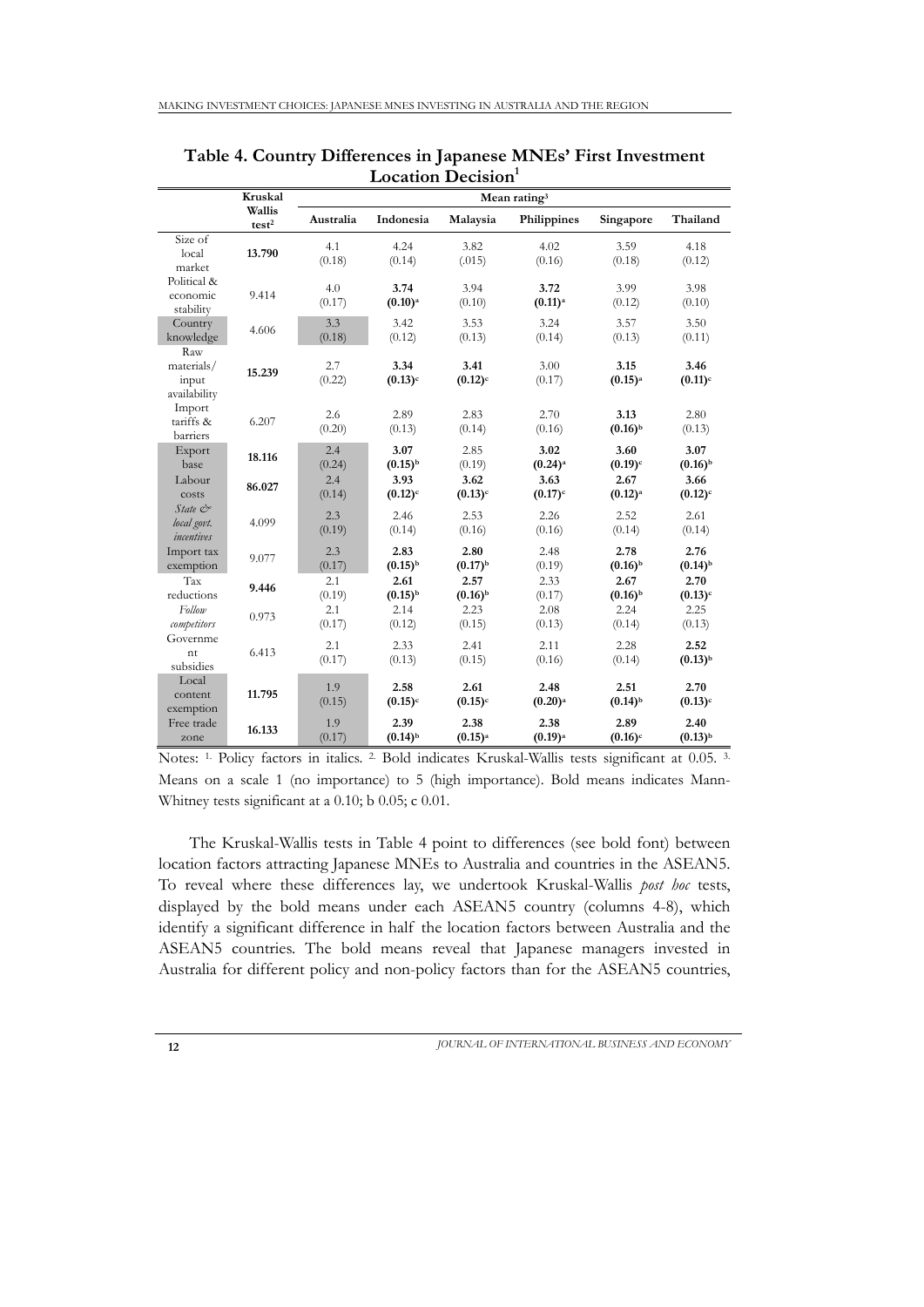partially confirming Hypothesis 3. Again, there were no significant differences for manufacturing versus non-manufacturing Japanese MNEs in their scoring of variables in Table 4.[2](#page-19-0)

We also conducted similar tests of the differences in the location variables between ASEAN5 countries. There were no significant differences in Japanese MNEs ranking of the policy and non-policy factors between the ASEAN4 countries – Indonesia, Philippines, Malaysia and Thailand. Singapore was an outlier, displaying some significant differences with the other ASEAN4 countries. While recognising some divergence between Singapore and the other ASEAN4 countries, these results provide additional support for treating the ASEAN5 countries as a region.

Finally, when considering investment decisions, it is important to recognise that not all investments represent 'new entries'. In Australia, a significant proportion of FDI is re-investment by incumbent MNEs. Conducting similar tests for reinvestments by Japanese MNEs, Japanese managers ranked policy and non-policy factors significantly differently than they ranked these factors for initial investments. The only significant differences between Australia and ASEAN5 were labour costs, local content exemptions, and free trade zones. Between the countries of ASEAN5, Singapore was significantly different than the ASEAN4 for labour costs and Thailand-Indonesia-Singapore displayed some differences on the size of the local market. Reinvestment policy regimes should be differentiated from policies to attract investment.

### **Types of Competencies**

Hypothesis 4 suggested that Japanese MNEs transferred different competencies to different regions. The transfer of different competencies arises from the matching of the MNE's bundle of firm-specific know-how to the host country's location attributes. Specifying ASEAN5 and Australia as different investment regions, Table 5 displays the means Japanese managers assigned to the importance of parent know-how for their subsidiaries' competitive advantages. According to Kruskal-Wallis tests, there were significant differences (shown in bold in Table 5) between Australia and the ASEAN5 countries, except for brandnames and trademarks. The bold means under each ASEAN5 country in Table 5 reveal significant differences between the importance of parent know-how transferred to Australia and to the particular ASEAN5 country. The greatest differences in know-how transfer were product and process technology, management skills and HRM practice. Tests confirmed that the significant differences in the importance of know-how between Australia and ASEAN5 held for manufacturing versus non-manufacturing Japanese MNEs. These results support Hypothesis 4.

We also tested for intra-ASEAN5 differences in know-how transfer. These differences were much less marked than those between Australia and ASEAN5. While Singapore received different product technology, process technology and management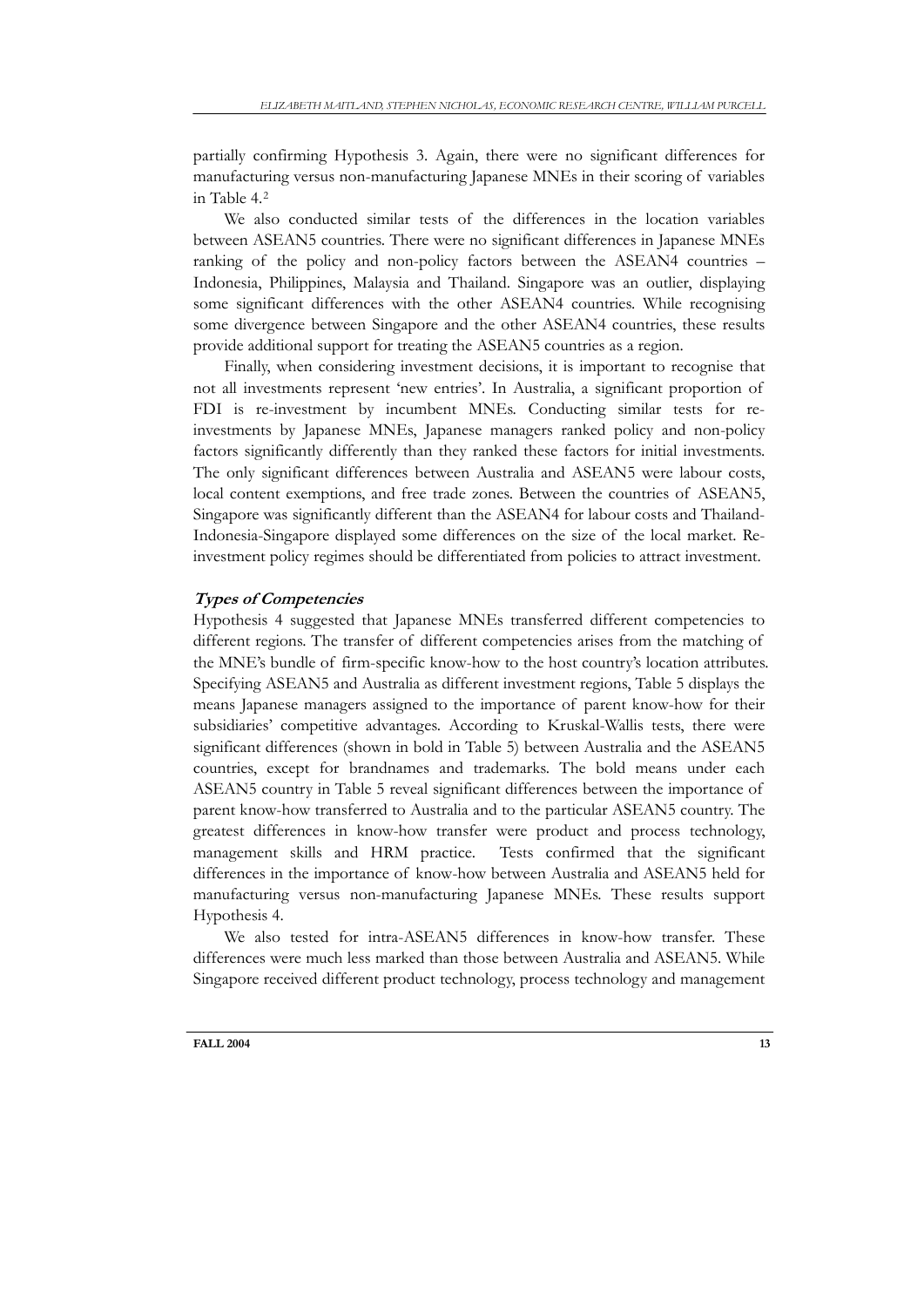skills than the ASEAN4 countries, differences between ASEAN4 countries were minimal. Indonesia, Malaysia, Thailand and the Philippines received different levels of process technology. Non-manufacturing Japanese MNEs brought product technology to Malaysia, process technology to the Philippines and brand name know-how to Thailand, in contrast to manufacturing firms.

|                                       | Kruskal                     | Mean rating <sup>2</sup> |                       |                               |                               |                       |                               |  |  |  |  |  |
|---------------------------------------|-----------------------------|--------------------------|-----------------------|-------------------------------|-------------------------------|-----------------------|-------------------------------|--|--|--|--|--|
|                                       | Wallis<br>test <sup>1</sup> | Australia                | Indonesia             | Malaysia                      | Philippines                   | Singapore             | Thailand                      |  |  |  |  |  |
| Product                               | 24.6                        | 2.8                      | 3.97                  | 3.62                          | 3.79                          | 3.33                  | 4.04                          |  |  |  |  |  |
| technology                            |                             | (0.25)                   | $(0.15)$ <sup>c</sup> | $(0.19)^{b}$                  | $(0.20)$ <sup>c</sup>         | $(0.18)$ <sup>a</sup> | $(0.13)$ <sup>c</sup>         |  |  |  |  |  |
| Process                               | 29.4                        | 2.5                      | 3.80                  | 3.41                          | 3.21                          | 3.01                  | 3.74                          |  |  |  |  |  |
| technology                            |                             | (0.25)                   | $(0.17)$ <sup>c</sup> | $(0.20)$ <sup>c</sup>         | $(0.22)$ <sup>b</sup>         | $(0.17)$ <sup>a</sup> | $(0.15)^c$                    |  |  |  |  |  |
| Management                            | 12.1                        | 2.9                      | 3.38                  | 3.27                          | 3.37                          | 3.59                  | 3.47                          |  |  |  |  |  |
| skills                                |                             | (0.19)                   | $(0.13)$ <sup>b</sup> | $(0.14)$ <sup>a</sup>         | $(0.17)$ <sup>b</sup>         | $(0.14)$ <sup>c</sup> | $(0.13)$ <sup>c</sup>         |  |  |  |  |  |
| Brand names/                          | 2.4                         | 3.1                      | 3.22                  | 3.26                          | 3.27                          | 3.34                  | 3.45                          |  |  |  |  |  |
| Trade marks                           |                             | (0.22)                   | (0.17)                | (0.19)                        | (0.20)                        | (0.17)                | (0.15)                        |  |  |  |  |  |
| Distribution<br>& Marketing<br>skills | 12.3                        | 2.9<br>(0.22)            | 2.93<br>(0.14)        | 3.08<br>(0.17)                | 2.90<br>(0.18)                | 3.56<br>$(0.15)^{b}$  | 3.17<br>(0.14)                |  |  |  |  |  |
| <b>HRM</b> Practice                   | 9.3                         | 2.6<br>(0.18)            | 2.92<br>(0.13)        | 3.02<br>$(0.13)$ <sup>b</sup> | 2.94<br>$(0.15)$ <sup>a</sup> | 3.15<br>$(0.12)^c$    | 3.12<br>$(0.13)$ <sup>b</sup> |  |  |  |  |  |

**Table 5. Country Differences in Japanese MNEs' Transfer of Parent Know-how**

Notes: 1. Bold indicates Kruskal-Wallis tests significant at 0.05. 2. Means on a scale 1 (no importance) to 5 (high importance). Bold means indicates Mann-Whitney tests significant at a 0.10; b 0.05; c 0.01.

## **DISCUSSION AND CONCLUSION**

These empirical results have important public policy implications. Australia's investment strategy emphasises long-run non-incentive policies, such as the right macro policy settings for growth and low inflation, and the continuation of the mircoeconomic reform agenda (Blackburne 2001). The thrust of investment policy is to 'market' Australia on the basis of its non-policy location factors, emphasising the country's comparative advantages, especially natural resources and leading industry sectors (such as biotechnology, resource processing, ITC and agribusiness). There is an emphasis on keeping regulatory costs, including those emanating from the Australian Consumer and Competition Commission and the Australian Tax Office, low, by cutting red tape and making Invest Australia a one-stop shop for investors. Incentives have a low importance in Australia's policy regime, and the Blackburne Report (2001) for the Federal Government on Australia's investment and attraction efforts called for them to be kept to a minimum, with rigorous criteria and transparency.

Our results in Table 4 confirm that Japanese managers differentiated between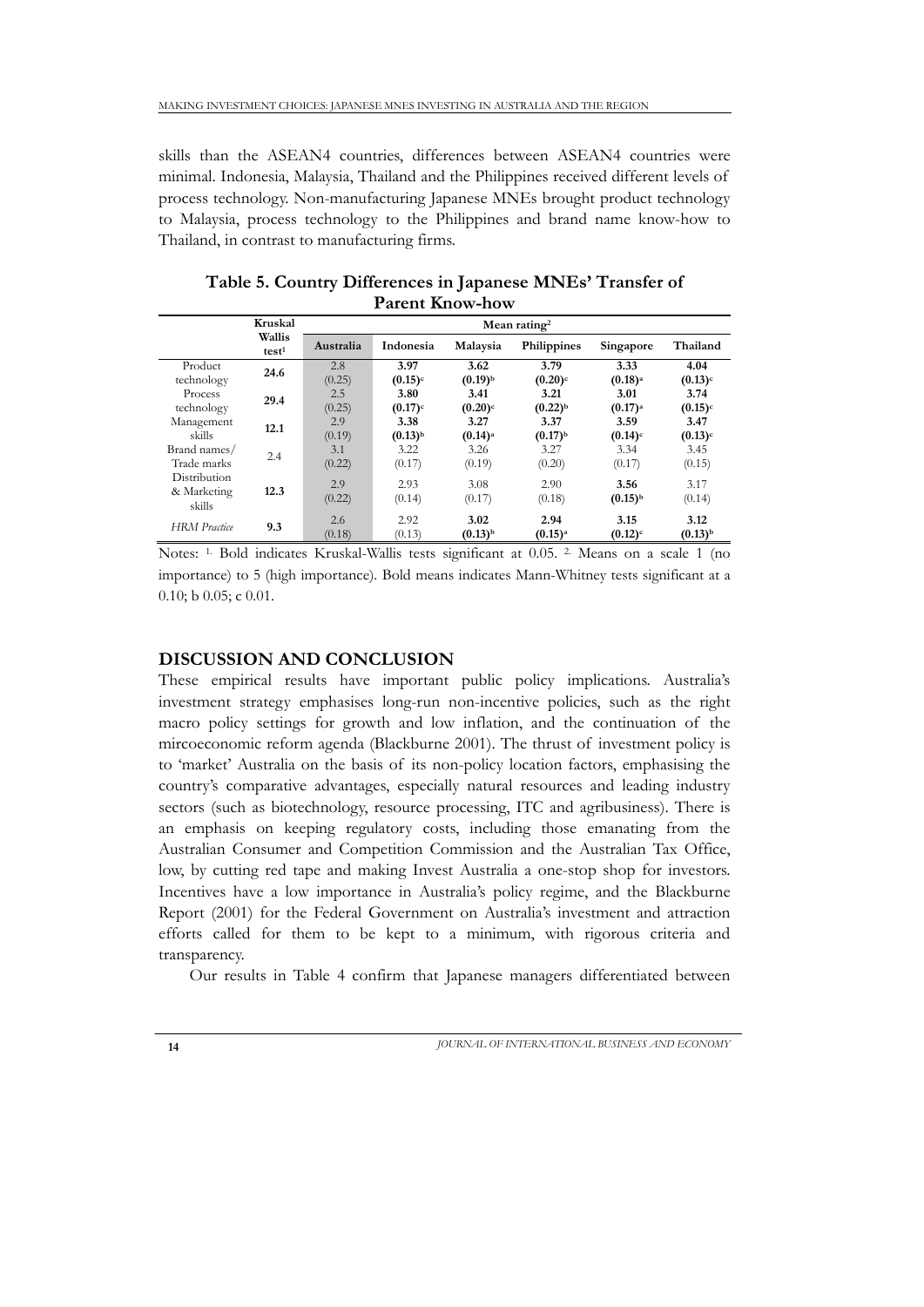Australia and the ASEAN5 as investment locations on the basis of market size, labour costs, export base and availability of inputs. For each non-policy variable, Japanese managers scored Australia significantly lower than each ASEAN5 country. Programmes to market Australia's non-policy variables aim to raise foreign investors' ranking of these non-policy variables relative to ASEAN5 countries, attracting new investment away from the ASEAN5 region. Since non-policy variables take years to change, and are not subject to easy policy manipulation, marketing programmes assume that there are significant asymmetries in investors' knowledge of Australia versus ASEAN5 countries. Persistent information asymmetries by MNE managers on the attributes of Australia and ASEAN5 seem unlikely. If Australia's non-policy variables need to change, rather than changing investors' perceptions of these variables, then Australia's attractiveness compared to ASEAN5 will only occur in the long run.

Turning to policy variables, these are attractive because they are subject to government adjustment in the short run. Australia offers relatively few incentive policies, although investment-specific incentives can be negotiated. Australia's policy variables, including tax reductions, import tax exemptions, local content exemptions and free trade zones, were ranked by Japanese managers significantly differently to those policies in the ASEAN5 (see Table 4). Japanese MNEs scored import tariffs, incentives and subsidies the same between Australia and ASEAN5. These comparative Australia-ASEAN5 tests measured incentive effectiveness. While simply ranking policy variables does not test policy effectiveness (Guisinger 1985), our measure of significant differences between the same policies in Australia versus ASEAN5 is a test of incentive effectiveness. The policy makers' dilemma is to identify effective policies that allow Australia to implement incentive regimes that achieve significant drawing power to attract investment away from other regions and countries. In each case, incentive policies were ranked significantly lower for Australia than the same set of policy factors in ASEAN5 (see Table 4).

These results suggest that the Australian government should modify its investment incentive approach, whereby Singapore, Malaysia, Thailand and New Zealand are treated as rival investment locations (Blackburne Report 2001) and Australia is seen as competing against 'other countries of the Asian region' (Mortimer Report 1997, 12). Since Japanese MNEs ranked incentive policies as significantly less attractive in Australia than those same policies in ASEAN5, it is unlikely that Australia's incentive policies will shift investment from the ASEAN5. Australia's investment incentive regime is less effective than that of the ASEAN5 countries.

The empirical results also provide lessons for policy-makers setting incentive regimes in the ASEAN4. Since Japanese MNEs did not differentiate between policy variables in the ASEAN4 countries, these governments face a zero sum bargaining game or location tournament. As each country enters a bidding war to offer incentives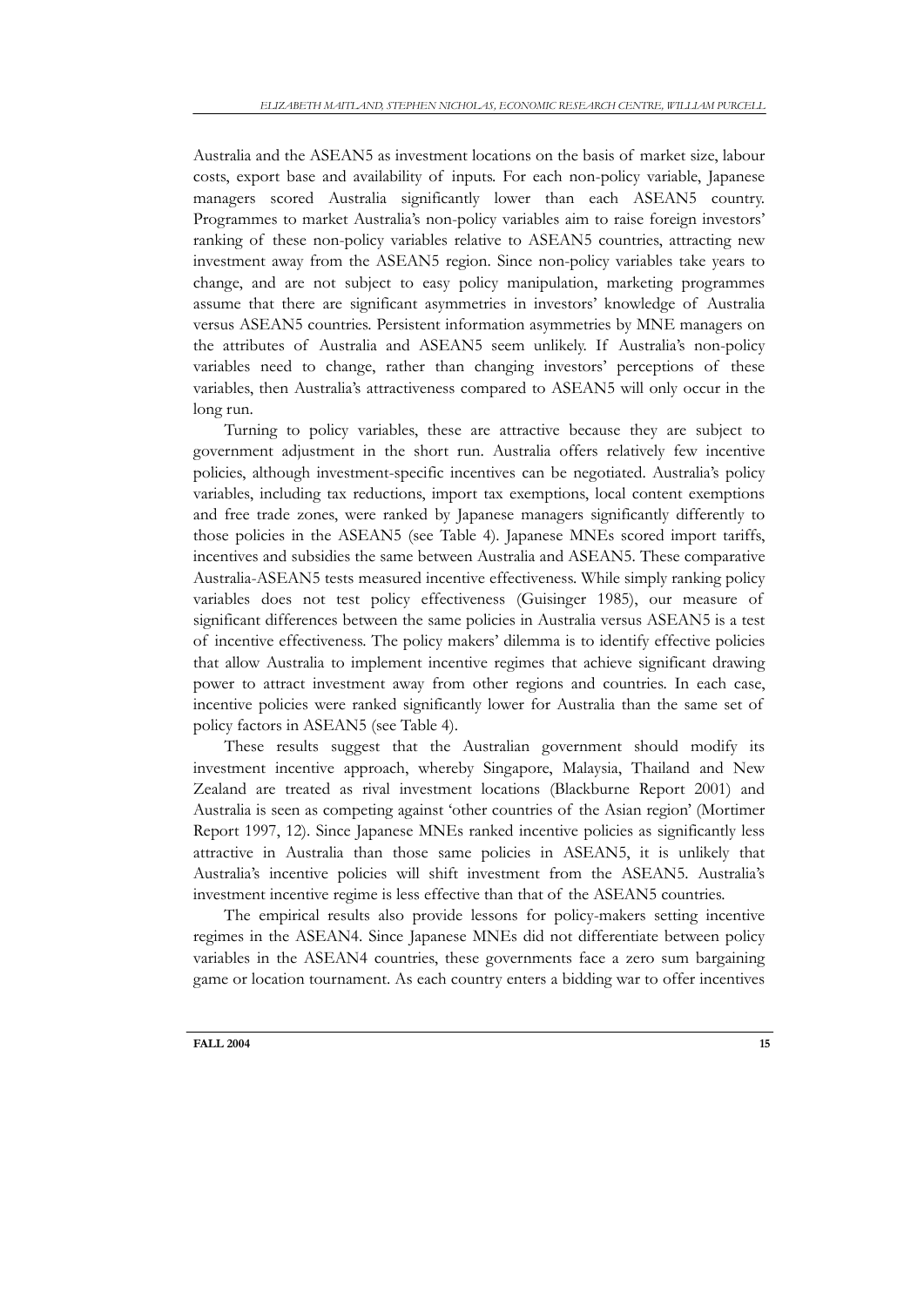to attract Japanese MNEs, the incentives of one country were matched, perhaps with a time lag, by the other ASEAN4 countries. These games involve an investment winner and an investment loser. Such location tournaments with MNEs meant each ASEAN4 country offered more generous incentives to Japanese investors than Japanese MNEs would have received without incentive bargaining and that the overall level of Japanese FDI in ASEAN4 did not increase. Harmonising incentive regimes within ASEAN4 should rank as a major intra-regional governmental priority.

We also found that re-investments were sensitive to different incentives than initial investment incentives, suggesting scope for government incentive regimes to differentiate between new and current investors (Song 2002). While 40 percent of new investment in Australia comes from existing investors (Blackburne 2001, 11), Australia has no separate set of re-investment incentives. This is also typical of ASEAN5 countries. In a recent survey of 270 MNEs in Australia, we discovered that three quarters of firms would not re-invest without incentives. The need for an appropriate re-investment incentive regime is indicated.

MNEs match their firm-specific resources to the attributes of the investment location. Japanese MNEs ranked the importance of know-how transferred to their subsidiaries in Australia significantly different to the know-how transferred to ASEAN5. This is an important area for further research, since the types of know-how transferred impacts on the economic development of the host country's industry and economy. Host governments should encourage the transfer of know-how, such as HRM practices, that will improve productivity and provide externalities to host country firms. A further investigation of know-how transfer, its implementation within subsidiaries and its leakage to host country firms would provide a measure of the benefits that MNEs bring to the host economy and society. Our data suggest that there are significant differences in know-how transfer by region, possibly with winner and loser regions.

## **REFERENCES**

- Aharoni, Y. 1966. *The Foreign Investment Decision Process*. Boston: Division of Research, Graduate School of Business Administration, Harvard University.
- Arthur, W. B. 1994. *Increasing Returns and Path Dependence in the Economy*. Ann Arbor: The University of Michigan Press.
- Blackburne, I. 2001. *Winning Investment Strategy, People and Partnerships: A Review of the Commonwealth's Investment Promotion and Attraction Efforts*. Canberra: Commonwealth Printing Office.
- Buckley, P. J. and M. Casson. 1976. *The Future of Multinational Enterprise*. London: Macmillan.

Buckley, P. J. and P. N. Ghauri. 2004. Globalisation, Economic Geography and the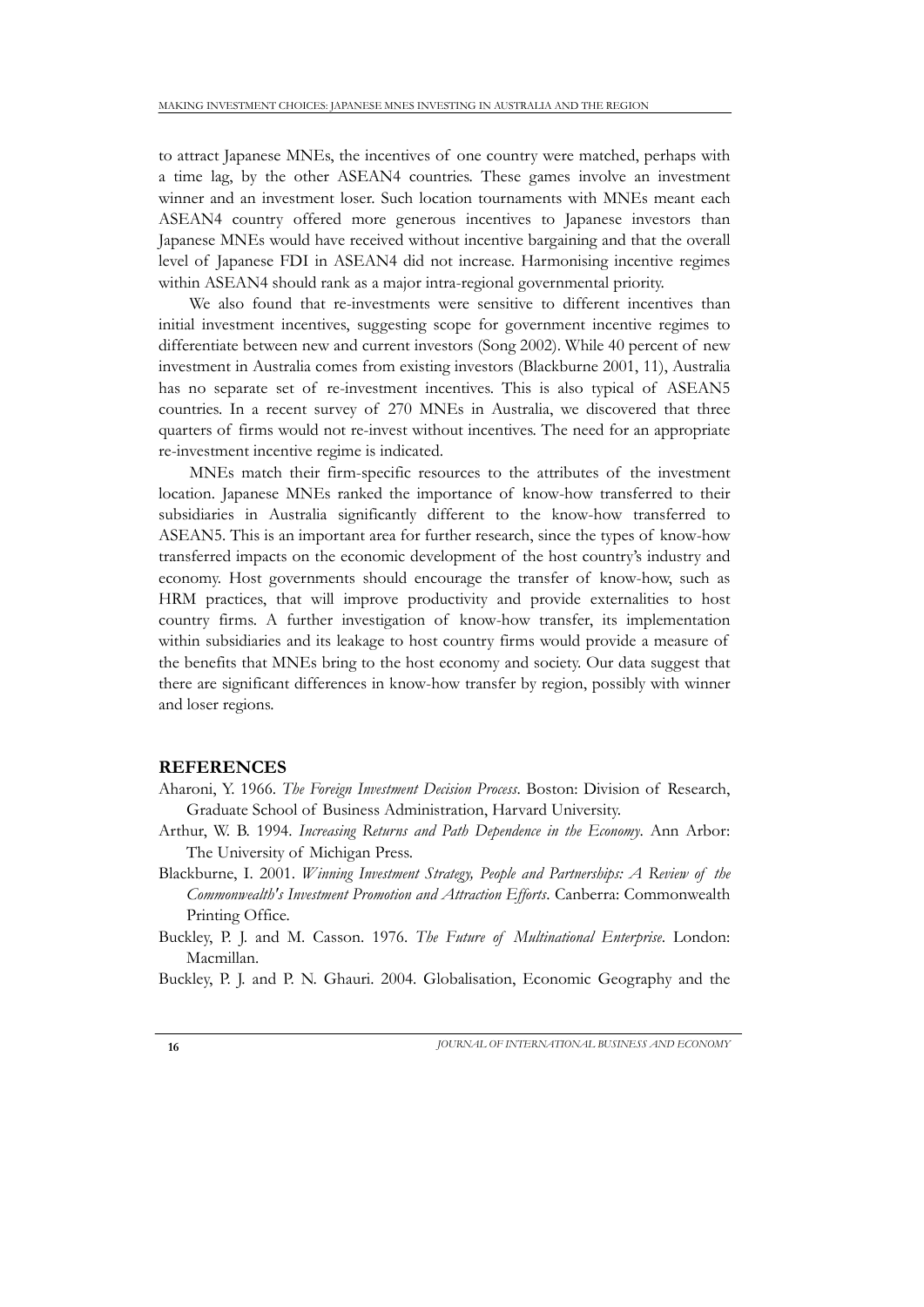Strategy of Multinational Enterprises. *Journal of International Business Studies* 35 (3): 81-98.

- Cable, V. and B. Persaud, editors, 1987. *Developing with Foreign Investment*. New York: Croom Helm.
- Caves, R. E. 1996. *Multinational Enterprise and Economic Analysis.* Cambridge: Cambridge University Press.
- Chen, J. H. 1998. The Effects of International Competition of Fiscal Incentives on Foreign Direct Investment. *Economia Internazionale* 51: 497-516.
- Claycomb, C., S. Porter and C. Martin. 2000. Riding the Wave: Response Rates and the Effect of Time Intervals Between Successive Mail Survey Follow-up Efforts. *Journal of Business* 48 (2): 157-162.
- David, P. 1984. *High Technology Centre and the Economics of Locational Tournaments*, (mimeo). CA: Stanford University.
- Dillman, D. A. 1978. *Mail and Telephone Surveys: The Total Design Method*. New York: John Wiley and Sons.
- Donahue, J. D. 1997. *Disunited States*. New York: Basic Books.
- Dunning, J. H. 1998. Location and the Multinational Enterprise: A Neglected Factor?. *Journal of International Business Studies* 29 (1): 45-66.
- Guisinger, S. 1985. *Investment Incentives and Performance Requirements*. New York: Praeger.
- Guisinger, S. 1992. Rhetoric and Reality in International Business: A Note on the Effectiveness of Incentives. *Transnational Corporations* 1 (2):111-123.
- Henisz, W. J. and A. Delios. 2001. Uncertainty, Limitation and Plant Location: Japanese Multinational Corporations, 1990-1996. *Administrative Science Quarterly* 46 (3): 443-475.
- Hennart, J. F. 1982. *A Theory of Multinational Enterprise*. Ann Arbor: University of Michigan Press.
- Horstmann, I. J. and J. R. Markusen. 1996. Exploring New Markets: Direct Investment, Contractual Relations and the Multinational Enterprise. *International Economic Review* 37 (1): 1-19.
- Hymer, S. 1976. *The International Operations of National Firms: A Survey of Direct Foreign Investment*. Cambridge (MA.): MIT Press.
- Krugman, P. R. 1991. History and Industry Location: The Case of the Manufacturing Belt. *American Economic Association Review* 81 (2):80-83.
- Krugman, P. R. 1993. On the Relationship between Trade Theory and Location Theory. *Review of International Economics* 1 (2): 110-122.
- Krugman, P. R. 1998. What's New About the New Economic Geography? *Oxford Economic Policy* 14(2): 7-17.
- Markusen, A. 1994. Sticky Places in Slippery Space: A Typology of Industrial Districts. *Economic Geography* 72 (3): 293-313.
- Markusen, J. R. 1995. The Boundaries of Multinational Enterprises and the Theory of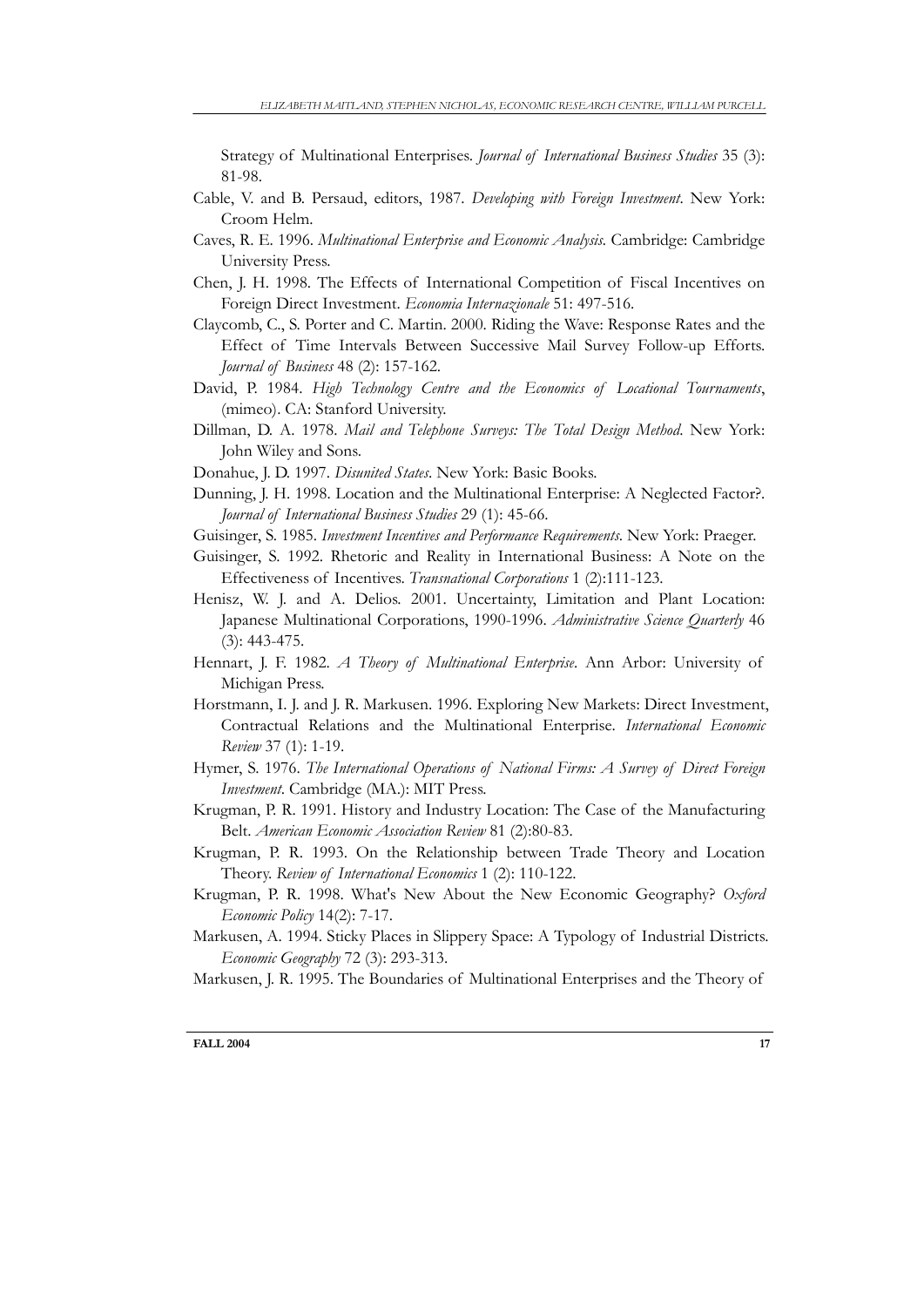International Trade. *The Journal of Economic Perspectives* 9 (2): 169-189.

- McManus, J. 1972. The Theory of the International Firm? In P. Gilles, editor, *The Multinational Firm and the Nation State*. Canada: Collier McMillan.
- Mody, A. and K. Srinivasan. 1998. Japanese and U.S. Forms as Foreign Investors: Do They March to the Same Tune? *Canadian Journal of Economics* 31 (4): 778-799.
- Mortimer Report. 1997. *Going for Growth: Business Programs for Investment, Innovation and Export*. Canberra: Commonwealth of Australia Government Printing Office.
- Ohmae, K. 1985. *Triad Power: The Coming Shape of Global Competition*. The Free Press: New York.

Penrose, E. T. 1959. *The Theory of the Growth of the Firm*. Oxford: Blackwell.

- Rolfe, R. J., D. A. Ricks, M. M. Pointer and M. McCarthy. 1993. Determinants of FDI Incentive Preferences of MNEs. *Journal of International Business* 24 (2): 335-355.
- Rugman, A. M. and A. Verbeke. 2004. A Perspective on Regional and Global Strategies of Multinational Enterprises. *Journal of International Business Studies* 35  $(1)$ : 3-18.
- Scott, A. J. 1996. Regional Motors of the Global Economy. *Futures* 28 (5): 391-411.
- Shaver, J. M. and F. Flyer. 2000. Agglomeration Economies, Firm Heterogeneity, and Foreign Direct Investment in the United States. *Strategic Management Journal* 21 (12): 1175-1193.
- Song, J. 2002. Firm Capabilities and Technology Ladders: Sequential Foreign Direct Investments of Japanese Electronics Firms in East Asia. *Strategic Management Journal* 23 (3): 191-210.
- Taylor, J. 1993. An Analysis of the Factors Determining the Geographical Distribution of Japanese Manufacturing in the UK, 1984-01. *Urban Studies* 30 (7): 1209-1224.
- Teece, D. J. 1985. Multinational Enterprise, Internal Governance and Industrial Organization. *American Economic Review* 75 (2): 233-244.
- Teece, D. J., G. Pisano and A. Shuen 1997. Dynamic Capabilities and Strategic Management. *Strategic Management Journal* 18 (7): 509-533.
- United Nations Conference on Trade and Development (UNCTAD) 1991. World Investment Report 1991: The Triad in Foreign Direct Investment*.* New York: United Nations Publication.
- United Nations Conference on Trade and Development (UNCTAD) 2001. *World Development Report 2001: Foreign Direct Investment and the Challenge of Development Overview*. New York and Geneva: United Nations Publication.
- United Nations Conference on Trade and Development (UNCTAD) 2004. *World Investment Report 2004: The Shift Towards Services*. New York and Geneva: United Nations Publication.
- van den Berghe, D. and R. van Tulder. 2002. The Geography of Foreign Direct Investment: A Tripartite Framework. *Journal of International Business and Economy* 3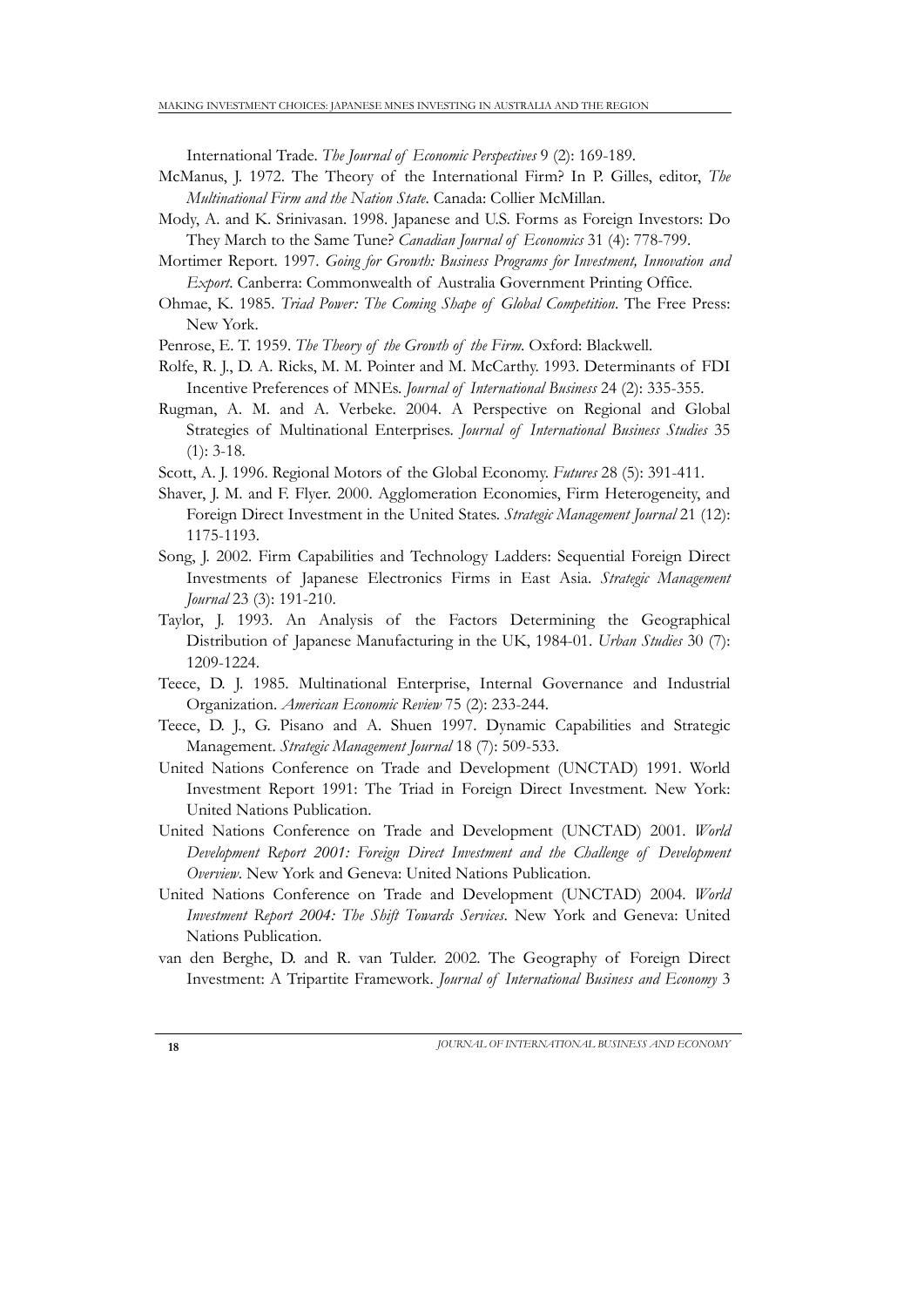$(1): 1-24.$ 

- Wade, R. 1990. *Governing the Market: Economic Theory and the Role of Government in East Asian Industrialization*. Princeton: Princeton University Press.
- Wernerfelt, B. 1984. A Resource-Based View of The Firm. *Strategic Management Journal* 5 (2): 171-180.
- Wheeler, D. and A. Mody. 1992. International Investment Location Decisions: The Case of U.S. Firms. *The Journal of International Economics* 33 (1): 57-76.
- *Who Owns Whom Volume 1 Australasia & the Far East.* 1997. Bucks: Dun & Bradstreet Ltd.
- Williamson, O. E. 1985. *The Economic Institutions of Capitalism.* New York: The Free Press.
- World Bank. 1993. *The East Asian Miracle: Economic Growth and Public Policy*. New York, Oxford University Press.
- Woodward, D. and R. Rolfe. 1993. The Location of Export-oriented Foreign Direct Investment in the Caribbean Basin. *Journal of International Business Studies* 24 (1): 121-144.